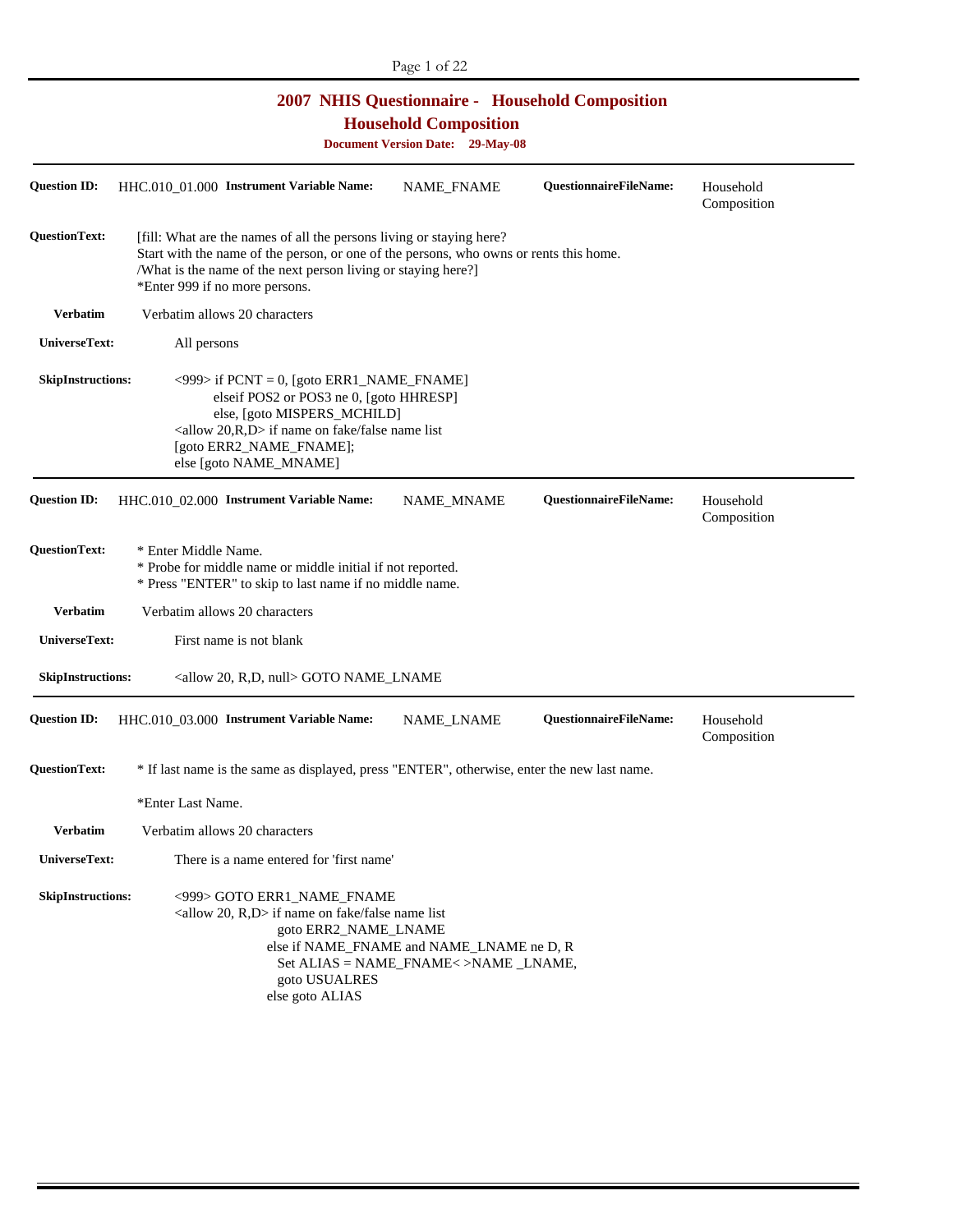|                          |                                                                                                                                                                          | <b>2007 NHIS Questionnaire - Household Composition</b><br><b>Household Composition</b><br><b>Document Version Date: 29-May-08</b> |                        |                          |
|--------------------------|--------------------------------------------------------------------------------------------------------------------------------------------------------------------------|-----------------------------------------------------------------------------------------------------------------------------------|------------------------|--------------------------|
| <b>Question ID:</b>      | HHC.015 00.000 Instrument Variable Name:                                                                                                                                 | <b>ALIAS</b>                                                                                                                      | QuestionnaireFileName: | Household<br>Composition |
| <b>QuestionText:</b>     | How shall I refer to [fill: you/this person] for the rest of the interview?                                                                                              |                                                                                                                                   |                        |                          |
| <b>Verbatim</b>          | Verbatim allows 41 characters                                                                                                                                            |                                                                                                                                   |                        |                          |
| UniverseText:            | Persons who don't know or refused to give first or last name.                                                                                                            |                                                                                                                                   |                        |                          |
| <b>SkipInstructions:</b> | <allow 41=""> [goto USUALRES]</allow>                                                                                                                                    |                                                                                                                                   |                        |                          |
| <b>Question ID:</b>      | HHC.020_00.000 Instrument Variable Name:                                                                                                                                 | <b>USUALRES</b>                                                                                                                   | QuestionnaireFileName: | Household<br>Composition |
| <b>QuestionText:</b>     | [fill: Do you/Does ALIAS] usually live here?                                                                                                                             |                                                                                                                                   |                        |                          |
| 1                        | Yes                                                                                                                                                                      |                                                                                                                                   |                        |                          |
| $\boldsymbol{2}$         | N <sub>o</sub>                                                                                                                                                           |                                                                                                                                   |                        |                          |
| 7                        | Refusesd                                                                                                                                                                 |                                                                                                                                   |                        |                          |
| 9                        | Don't know                                                                                                                                                               |                                                                                                                                   |                        |                          |
| UniverseText:            | All non-deleted persons                                                                                                                                                  |                                                                                                                                   |                        |                          |
| <b>SkipInstructions:</b> | $\langle$ 1> [goto NAME_FNAME]<br><2,R,D> [goto ASKURE]                                                                                                                  |                                                                                                                                   |                        |                          |
| <b>Question ID:</b>      | HHC.030_00.000 Instrument Variable Name:                                                                                                                                 | <b>ASKURE</b>                                                                                                                     | QuestionnaireFileName: | Household<br>Composition |
| <b>QuestionText:</b>     | [fill1: Do you/Does ALIAS] have some other place where [fill2: he/she] usually lives?                                                                                    |                                                                                                                                   |                        |                          |
| 1                        | Yes                                                                                                                                                                      |                                                                                                                                   |                        |                          |
| 2                        | No.                                                                                                                                                                      |                                                                                                                                   |                        |                          |
| 7                        | Refused                                                                                                                                                                  |                                                                                                                                   |                        |                          |
| 9                        | Don't know                                                                                                                                                               |                                                                                                                                   |                        |                          |
| <b>UniverseText:</b>     | If the usual residence is not here, or 'don't know', or 'refused'.                                                                                                       |                                                                                                                                   |                        |                          |
| <b>SkipInstructions:</b> | <1>[goto NOLIST]<br><2, R, D> [goto NAME_FNAME]                                                                                                                          |                                                                                                                                   |                        |                          |
| <b>Question ID:</b>      | HHC.035_00.000 Instrument Variable Name:                                                                                                                                 | <b>NOLIST</b>                                                                                                                     | QuestionnaireFileName: | Household<br>Composition |
| <b>QuestionText:</b>     | Since [fill1: you do/ALIAS does] not usually live here and [fill2: have/has] another residence elsewhere, [fill3:<br>you/he/she] will not be included in this interview. |                                                                                                                                   |                        |                          |
|                          | * Enter $\langle 1 \rangle$ to continue to the next person.                                                                                                              |                                                                                                                                   |                        |                          |
| $\mathbf{1}$             | To continue                                                                                                                                                              |                                                                                                                                   |                        |                          |
| UniverseText:            | Person living elsewhere                                                                                                                                                  |                                                                                                                                   |                        |                          |
| <b>SkipInstructions:</b> | [goto NAME_FNAME]                                                                                                                                                        |                                                                                                                                   |                        |                          |

Page 2 of 22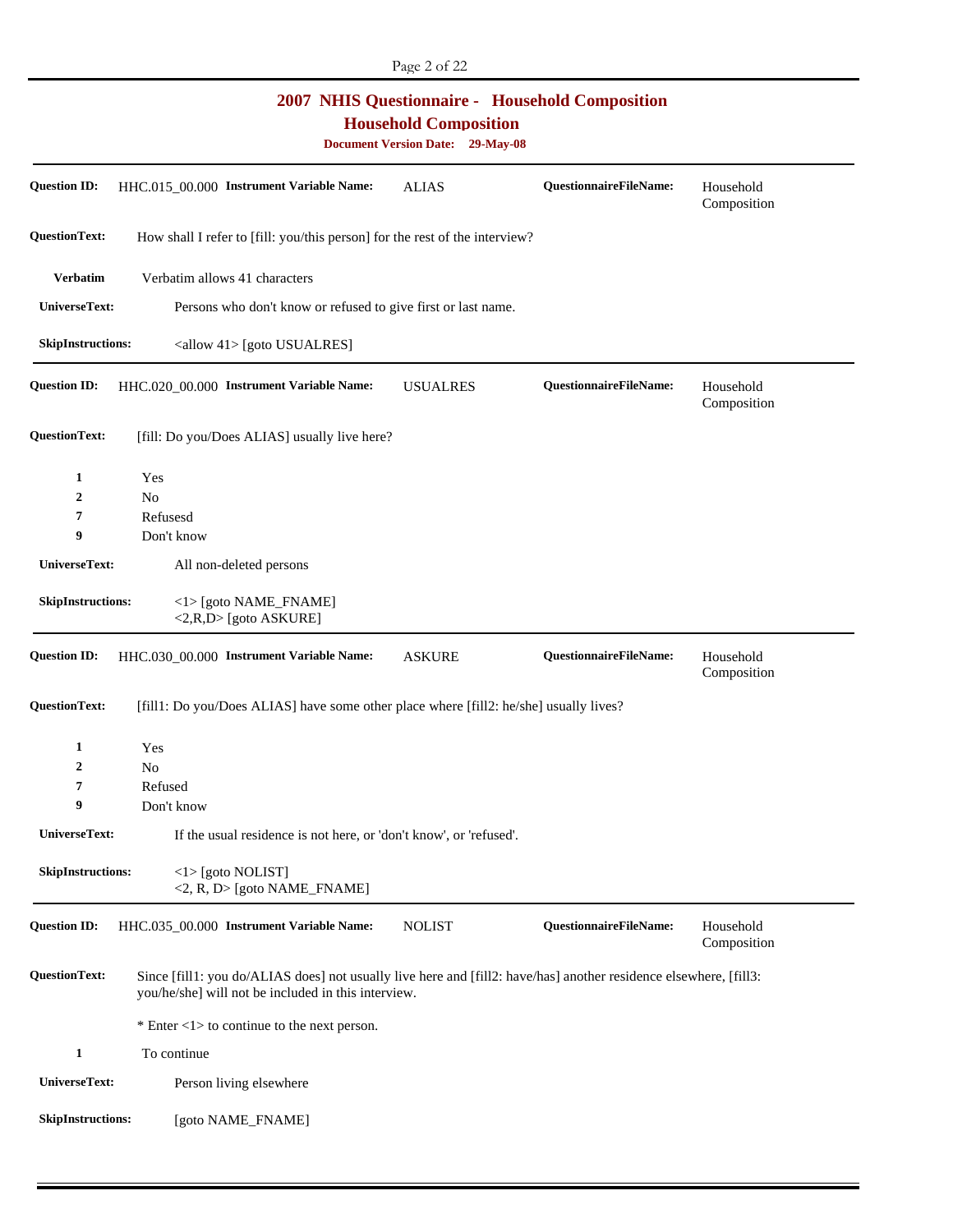## **2007 NHIS Questionnaire - Household Composition**

**Household Composition** 

**Document Version Date: 29-May-08** 

| <b>Question ID:</b>      | HHC.050_01.000 Instrument Variable Name:                                                                                                                                                             | MISPERS_MCHILD | <b>QuestionnaireFileName:</b> | Household<br>Composition |
|--------------------------|------------------------------------------------------------------------------------------------------------------------------------------------------------------------------------------------------|----------------|-------------------------------|--------------------------|
| <b>QuestionText:</b>     | I have listed living here<br>[fill roster]<br>Have I missed any babies or small children?                                                                                                            |                |                               |                          |
| 1                        | Yes                                                                                                                                                                                                  |                |                               |                          |
| $\overline{2}$           | N <sub>o</sub>                                                                                                                                                                                       |                |                               |                          |
| 7                        | Refused                                                                                                                                                                                              |                |                               |                          |
| 9                        | Don't know                                                                                                                                                                                           |                |                               |                          |
| UniverseText:            | After completing household roster                                                                                                                                                                    |                |                               |                          |
| <b>SkipInstructions:</b> | <1> empty out '999' in NAME_FNAME<br>empty out MISPERS_CHILD<br>empty out MISPERS_MLODGE<br>empty out MISPERS_MAWAY<br>empty out MISPERS_MELSE<br>[goto NAME_FNAME]<br><2, R, D> goto MISPERS_MLODGE |                |                               |                          |
| <b>Question ID:</b>      | HHC.050_02.000 Instrument Variable Name:                                                                                                                                                             | MISPERS_MLODGE | QuestionnaireFileName:        | Household<br>Composition |
| <b>QuestionText:</b>     | * Read if necessary.<br>I have listed living here<br>[fill roster]<br>Have I missed any lodgers, boarders, or persons you employ who live here?                                                      |                |                               |                          |
| $\mathbf{1}$             | Yes                                                                                                                                                                                                  |                |                               |                          |
| $\overline{2}$           | N <sub>o</sub>                                                                                                                                                                                       |                |                               |                          |
| 7                        | Refused                                                                                                                                                                                              |                |                               |                          |
| 9                        | Don't know                                                                                                                                                                                           |                |                               |                          |
| UniverseText:            | Not missing any children or R or D                                                                                                                                                                   |                |                               |                          |
| <b>SkipInstructions:</b> | <1> empty out '999' in NAME_FNAME<br>empty out MISPERS_CHILD<br>empty out MISPERS_MLODGE<br>empty out MISPERS_MAWAY<br>empty out MISPERS_MELSE<br>[goto NAME_FNAME]<br><2,R,D> goto MISPERS_MAWAY    |                |                               |                          |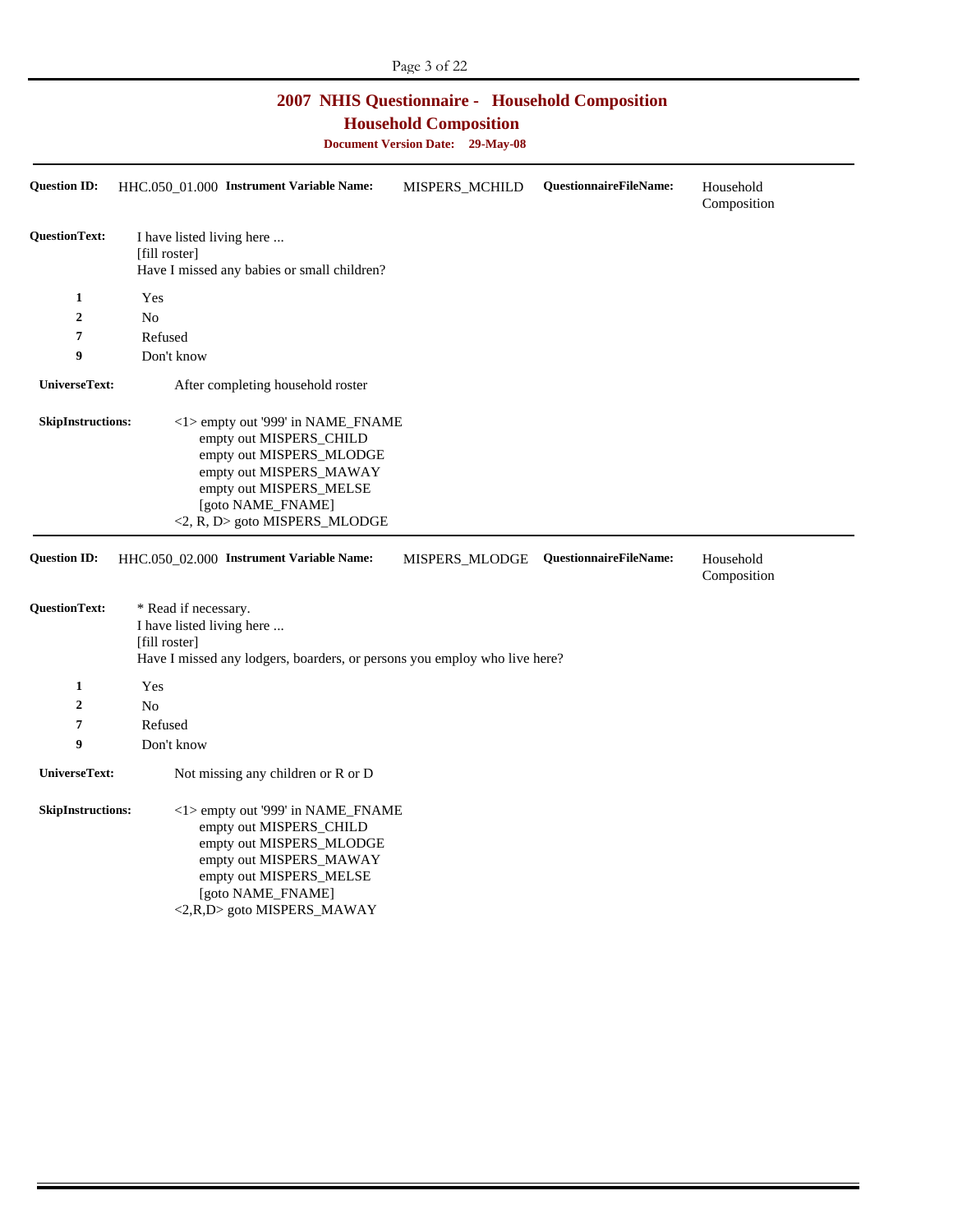## **2007 NHIS Questionnaire - Household Composition**

**Household Composition** 

**Document Version Date: 29-May-08** 

| <b>Question ID:</b>      | HHC.050_03.000 Instrument Variable Name:                                                                                                                                                                                                                                                                 | MISPERS_MAWAY | QuestionnaireFileName: | Household<br>Composition |
|--------------------------|----------------------------------------------------------------------------------------------------------------------------------------------------------------------------------------------------------------------------------------------------------------------------------------------------------|---------------|------------------------|--------------------------|
| <b>QuestionText:</b>     | * Read if necessary.<br>I have listed living here<br>[fill roster]<br>Have I missed anyone who USUALLY lives here, but is now away from home traveling or in a hospital?                                                                                                                                 |               |                        |                          |
| 1                        | Yes                                                                                                                                                                                                                                                                                                      |               |                        |                          |
| $\boldsymbol{2}$         | No                                                                                                                                                                                                                                                                                                       |               |                        |                          |
| 7                        | Refused                                                                                                                                                                                                                                                                                                  |               |                        |                          |
| 9                        | Don't know                                                                                                                                                                                                                                                                                               |               |                        |                          |
| UniverseText:            | No 'lodgers' living here or R or D                                                                                                                                                                                                                                                                       |               |                        |                          |
| <b>SkipInstructions:</b> | <1> empty out '999' in NAME_FNAME<br>empty out MISPERS_CHILD<br>empty out MISPERS_MLODGE<br>empty out MISPERS_MAWAY<br>empty out MISPERS_MELSE<br>[goto NAME_FNAME]<br><2,R,D> goto MISPERS_MELSE                                                                                                        |               |                        |                          |
| <b>Question ID:</b>      | HHC.050_04.000 Instrument Variable Name:                                                                                                                                                                                                                                                                 | MISPERS_MELSE | QuestionnaireFileName: | Household<br>Composition |
| <b>QuestionText:</b>     | * Read if necessary.<br>I have listed living here<br>[fill roster]<br>Have I missed anyone else staying here?                                                                                                                                                                                            |               |                        |                          |
| 1                        | Yes                                                                                                                                                                                                                                                                                                      |               |                        |                          |
| $\boldsymbol{2}$         | N <sub>o</sub>                                                                                                                                                                                                                                                                                           |               |                        |                          |
| 7                        | Refused                                                                                                                                                                                                                                                                                                  |               |                        |                          |
| 9                        | Don't know                                                                                                                                                                                                                                                                                               |               |                        |                          |
| UniverseText:            | Nobody is away from home or R or D                                                                                                                                                                                                                                                                       |               |                        |                          |
| <b>SkipInstructions:</b> | <1> empty out '999' in NAME_FNAME<br>empty out MISPERS_CHILD<br>empty out MISPERS_MLODGE<br>empty out MISPERS_MAWAY<br>empty out MISPERS_MELSE<br>[goto NAME_FNAME]<br>$\langle 2, R, D \rangle$ if PCNT = 0, goto EXIT<br>elseif $PCNT = 1$<br>store Yes (1) in LIVEAT, goto OTHLIV<br>else goto LIVEAT |               |                        |                          |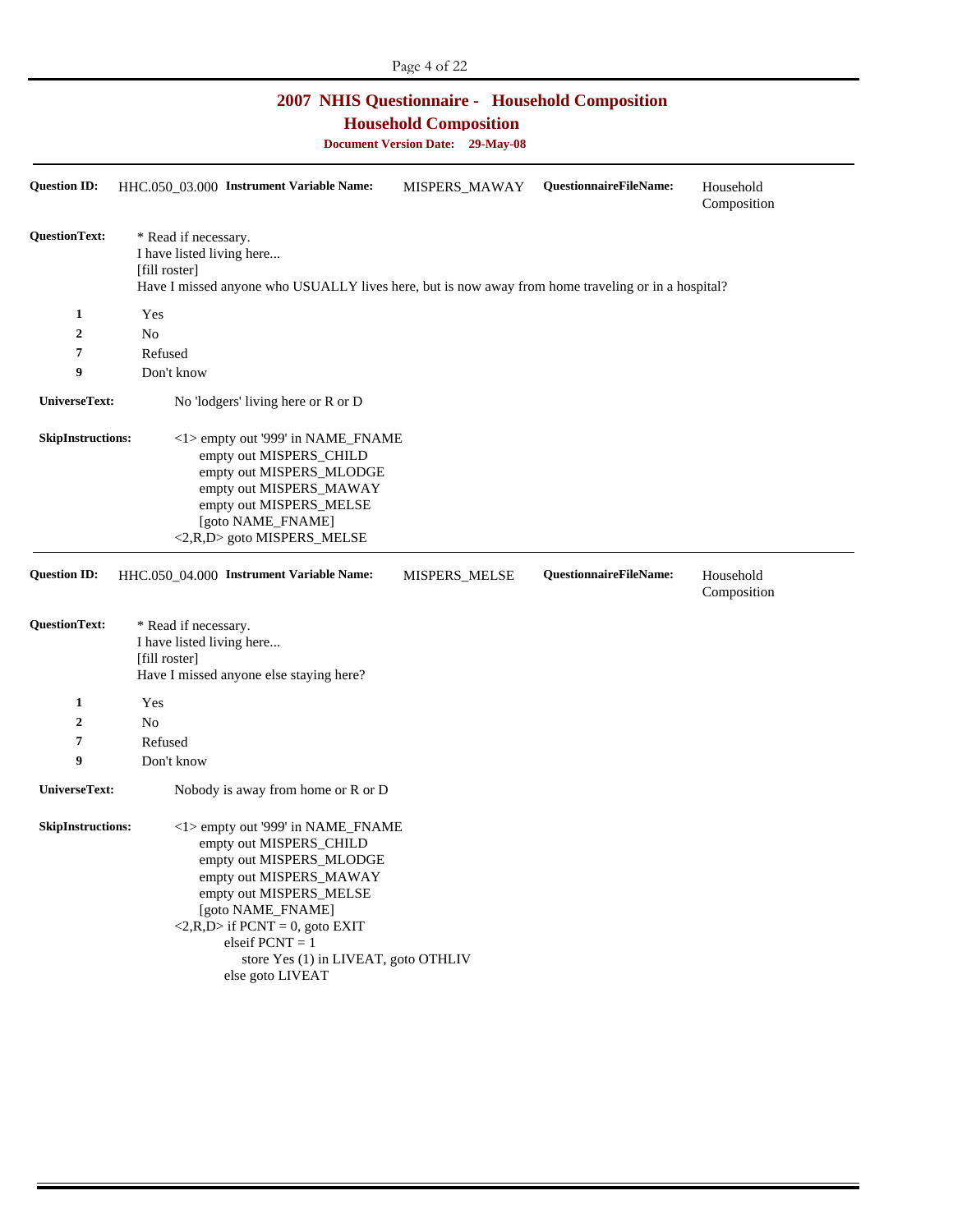| <b>2007 NHIS Questionnaire - Household Composition</b><br><b>Household Composition</b><br><b>Document Version Date: 29-May-08</b> |                           |                                                                                                |                |                                                                                                                         |                          |
|-----------------------------------------------------------------------------------------------------------------------------------|---------------------------|------------------------------------------------------------------------------------------------|----------------|-------------------------------------------------------------------------------------------------------------------------|--------------------------|
| <b>Question ID:</b>                                                                                                               |                           | HHC.060_00.000 Instrument Variable Name:                                                       | <b>LIVEAT</b>  | QuestionnaireFileName:                                                                                                  | Household<br>Composition |
| <b>QuestionText:</b>                                                                                                              |                           | Do all the persons I have listed live together?                                                |                |                                                                                                                         |                          |
|                                                                                                                                   | *Read names if necessary. |                                                                                                |                |                                                                                                                         |                          |
|                                                                                                                                   | [fill roster]             |                                                                                                |                |                                                                                                                         |                          |
| 1                                                                                                                                 | Yes                       |                                                                                                |                |                                                                                                                         |                          |
| 2                                                                                                                                 | N <sub>o</sub>            |                                                                                                |                |                                                                                                                         |                          |
| 7                                                                                                                                 | Refused                   |                                                                                                |                |                                                                                                                         |                          |
| 9                                                                                                                                 | Don't know                |                                                                                                |                |                                                                                                                         |                          |
| UniverseText:                                                                                                                     |                           | Person count is greater than one                                                               |                |                                                                                                                         |                          |
| <b>SkipInstructions:</b>                                                                                                          |                           | <1,R,D> [goto OTHLIV]<br><2>[goto XACCESS]                                                     |                |                                                                                                                         |                          |
| <b>Question ID:</b>                                                                                                               |                           | HHC.070_00.000 Instrument Variable Name:                                                       | <b>XACCESS</b> | <b>QuestionnaireFileName:</b>                                                                                           | Household<br>Composition |
| <b>QuestionText:</b>                                                                                                              | quarters?                 |                                                                                                |                | Do the people who do not live here have direct access from the outside or through a common hallway to a separate living |                          |
| 1                                                                                                                                 | Yes                       |                                                                                                |                |                                                                                                                         |                          |
| 2                                                                                                                                 | N <sub>o</sub>            |                                                                                                |                |                                                                                                                         |                          |
| 7                                                                                                                                 | Refused                   |                                                                                                |                |                                                                                                                         |                          |
| 9                                                                                                                                 | Don't know                |                                                                                                |                |                                                                                                                         |                          |
| UniverseText:                                                                                                                     |                           | All persons don't eat and live together                                                        |                |                                                                                                                         |                          |
| <b>SkipInstructions:</b>                                                                                                          | $\langle$ 1> [goto TABX]  | <2,R,D> [goto OTHLIV]                                                                          |                |                                                                                                                         |                          |
|                                                                                                                                   |                           | Question ID: HHC.090_00.000 Instrument Variable Name:                                          | <b>OTHLIV</b>  | <b>QuestionnaireFileName:</b>                                                                                           | Household<br>Composition |
| <b>QuestionText:</b>                                                                                                              |                           | Do members of any other household on the property live with members of this household?         |                |                                                                                                                         |                          |
| 1                                                                                                                                 | Yes                       |                                                                                                |                |                                                                                                                         |                          |
| $\overline{2}$                                                                                                                    | No                        |                                                                                                |                |                                                                                                                         |                          |
| 7                                                                                                                                 | Refused                   |                                                                                                |                |                                                                                                                         |                          |
| 9                                                                                                                                 | Don't know                |                                                                                                |                |                                                                                                                         |                          |
| UniverseText:                                                                                                                     | All                       |                                                                                                |                |                                                                                                                         |                          |
| <b>SkipInstructions:</b>                                                                                                          |                           | <1>[goto ERR_OTHLIV]<br>$\langle 2, R D \rangle$ if PCNT = 1, [goto SEX]<br>else [goto HHRESP] |                |                                                                                                                         |                          |

Page 5 of 22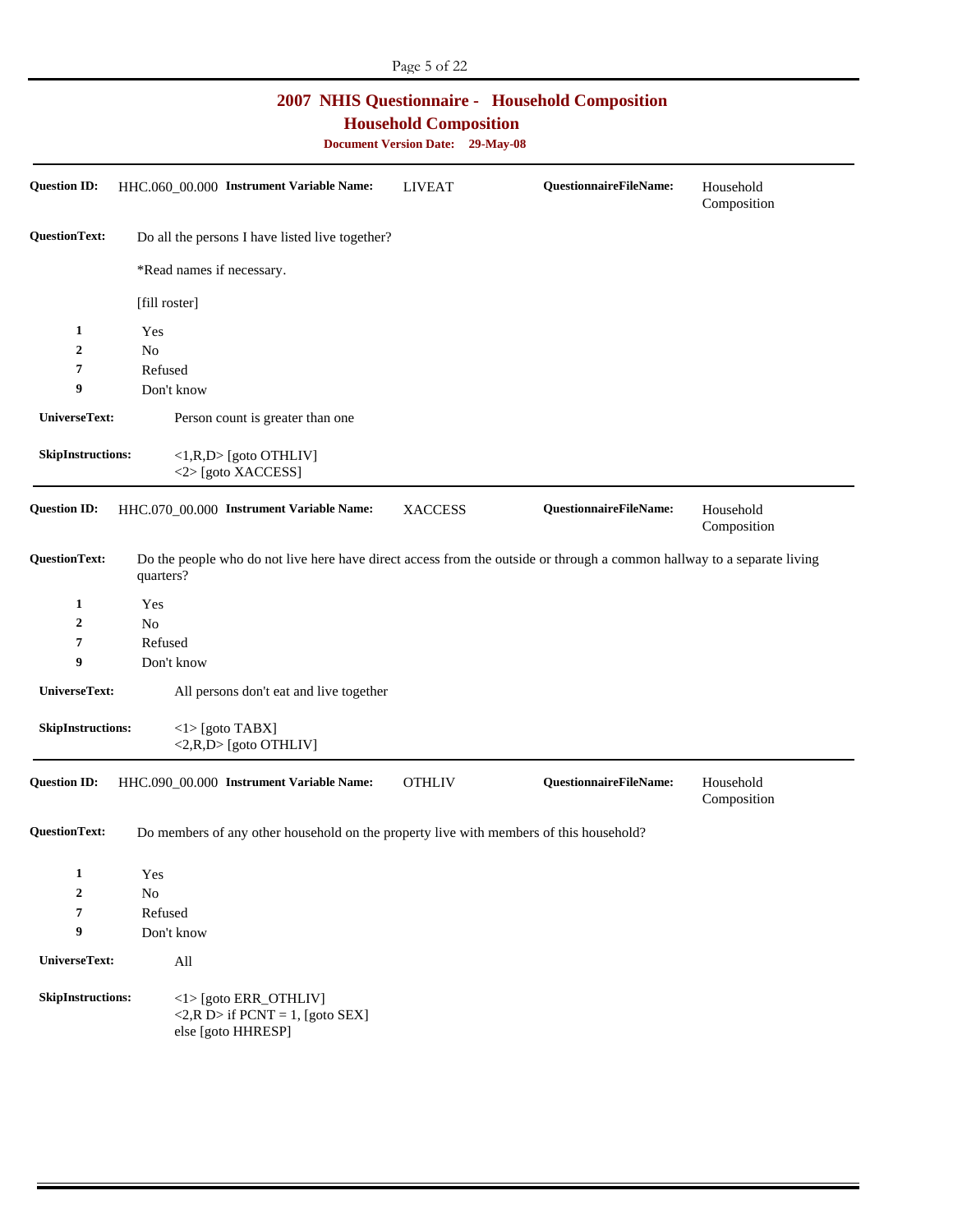| <b>2007 NHIS Questionnaire - Household Composition</b><br><b>Household Composition</b><br><b>Document Version Date: 29-May-08</b> |                                                                                                                                                                                         |               |                               |                          |  |
|-----------------------------------------------------------------------------------------------------------------------------------|-----------------------------------------------------------------------------------------------------------------------------------------------------------------------------------------|---------------|-------------------------------|--------------------------|--|
| <b>Question ID:</b>                                                                                                               | HHC.100_00.000 Instrument Variable Name:                                                                                                                                                | <b>HHRESP</b> | <b>QuestionnaireFileName:</b> | Household<br>Composition |  |
| <b>QuestionText:</b>                                                                                                              | * Ask if necessary                                                                                                                                                                      |               |                               |                          |  |
|                                                                                                                                   | With whom am I speaking?                                                                                                                                                                |               |                               |                          |  |
|                                                                                                                                   | * Enter the line number of the respondent. If more than one, enter the number of the one you consider to be the main<br>respondent.                                                     |               |                               |                          |  |
| $01 - 25$                                                                                                                         | Person number                                                                                                                                                                           |               |                               |                          |  |
| UniverseText:                                                                                                                     | All households with more than one nondeleted person in parent cases or more than one nondeleted person in<br>spawn cases and no household/family demographic respondent identified yet. |               |                               |                          |  |
| <b>SkipInstructions:</b>                                                                                                          | $<1-25>$<br>If deleted PX [goto ERR1_HHRESP]<br>elseif out of bound [goto ERR2_HHRESP]<br>elseif $ADC = 1$ [goto HHREF_A]<br>else [goto SEX]                                            |               |                               |                          |  |
| <b>Question ID:</b>                                                                                                               | HHC.110_00.000 Instrument Variable Name:                                                                                                                                                | <b>SEX</b>    | <b>QuestionnaireFileName:</b> | Household<br>Composition |  |
| <b>QuestionText:</b>                                                                                                              | * Ask if not apparent.<br>* If don't know or refused enter your best guess.                                                                                                             |               |                               |                          |  |
|                                                                                                                                   | [Are you/Is ALIAS] male or female?                                                                                                                                                      |               |                               |                          |  |
| 1<br>2                                                                                                                            | Male<br>Female                                                                                                                                                                          |               |                               |                          |  |
| UniverseText:                                                                                                                     | All nondeleted persons in parent cases or all nondeleted persons being added in spawn cases.                                                                                            |               |                               |                          |  |
| <b>SkipInstructions:</b>                                                                                                          | $\langle 1,2 \rangle$ [goto AGEDOB_1]                                                                                                                                                   |               |                               |                          |  |
| <b>Question ID:</b>                                                                                                               | HHC.120_01.000 Instrument Variable Name:                                                                                                                                                | AGEDOB_1      | <b>QuestionnaireFileName:</b> | Household<br>Composition |  |
| <b>QuestionText:</b>                                                                                                              | 1 of 5<br>What is [fill: your/ALIAS's] age?                                                                                                                                             |               |                               |                          |  |
|                                                                                                                                   | * Enter number for age.                                                                                                                                                                 |               |                               |                          |  |
| $01 - 120$                                                                                                                        | Age in years                                                                                                                                                                            |               |                               |                          |  |
| <b>UniverseText:</b>                                                                                                              | All nondeleted persons in parent cases or all nondeleted persons being added in spawn cases.                                                                                            |               |                               |                          |  |
| <b>SkipInstructions:</b>                                                                                                          | <001-120> [goto AGEDOB_2]<br><r,d> [goto AGEDOB_3]</r,d>                                                                                                                                |               |                               |                          |  |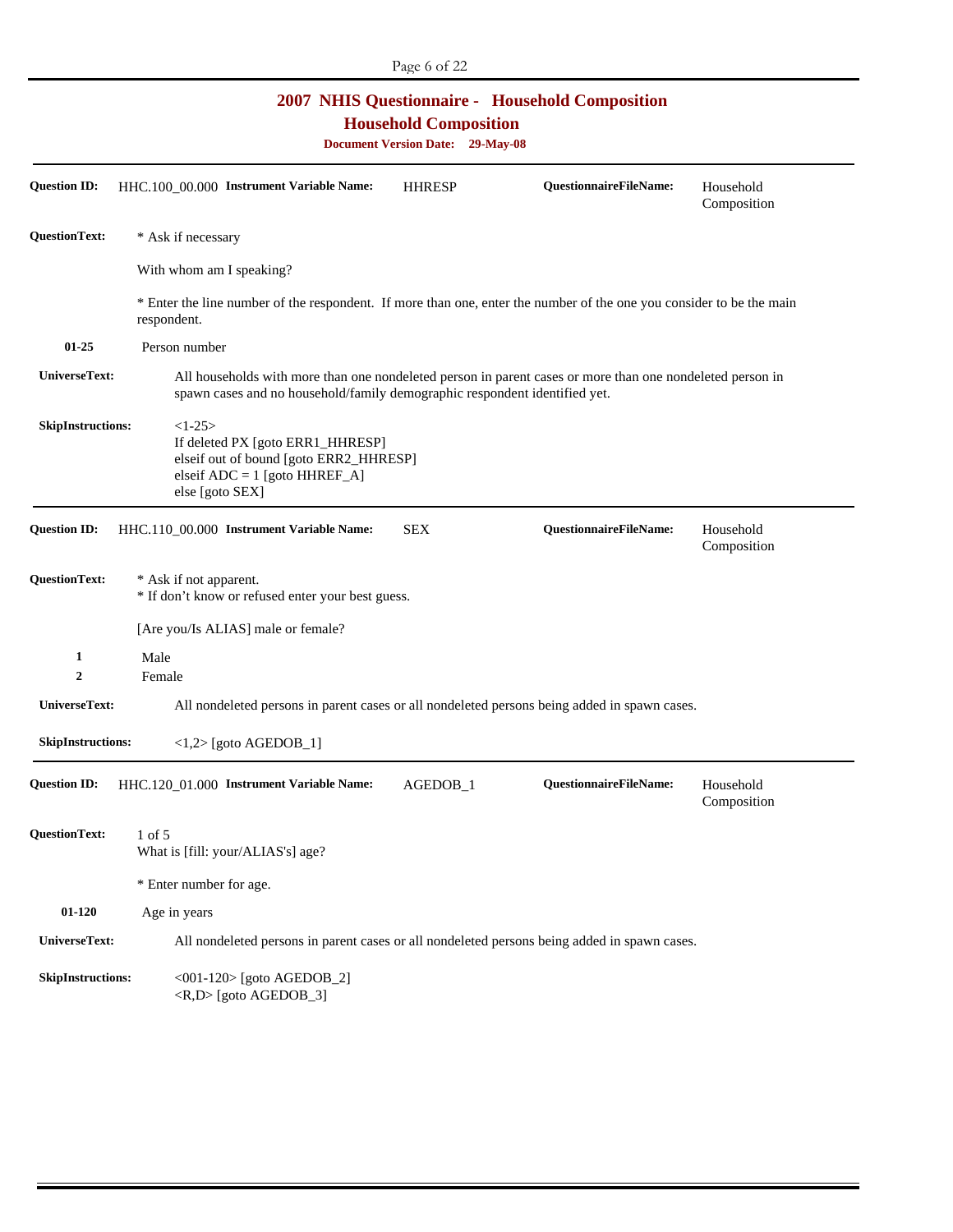| 2007 NHIS Questionnaire - Household Composition<br><b>Household Composition</b><br><b>Document Version Date: 29-May-08</b> |                                                                                              |          |                        |                          |
|----------------------------------------------------------------------------------------------------------------------------|----------------------------------------------------------------------------------------------|----------|------------------------|--------------------------|
| <b>Question ID:</b>                                                                                                        | HHC.120_02.000 Instrument Variable Name:                                                     | AGEDOB_2 | QuestionnaireFileName: | Household<br>Composition |
| <b>QuestionText:</b>                                                                                                       | 2 of 5                                                                                       |          |                        |                          |
|                                                                                                                            | * Enter number for age time period.                                                          |          |                        |                          |
| 1                                                                                                                          | Days                                                                                         |          |                        |                          |
| $\boldsymbol{2}$                                                                                                           | Weeks                                                                                        |          |                        |                          |
| 3                                                                                                                          | Months                                                                                       |          |                        |                          |
| 4                                                                                                                          | Years                                                                                        |          |                        |                          |
| <b>UniverseText:</b>                                                                                                       | Valid age - number entered                                                                   |          |                        |                          |
| SkipInstructions:                                                                                                          | $<1-4$ [goto AGEDOB_3]                                                                       |          |                        |                          |
| <b>Question ID:</b>                                                                                                        | HHC.120_03.000 Instrument Variable Name:                                                     | AGEDOB_3 | QuestionnaireFileName: | Household<br>Composition |
| <b>QuestionText:</b>                                                                                                       | 3 of 5                                                                                       |          |                        |                          |
|                                                                                                                            | And what is [fill: your/ALIAS's] date of birth?                                              |          |                        |                          |
|                                                                                                                            | Please give month, day, and year for the date of birth.                                      |          |                        |                          |
|                                                                                                                            | * Enter month of birth.                                                                      |          |                        |                          |
| 01                                                                                                                         | January                                                                                      |          |                        |                          |
| 02                                                                                                                         | February                                                                                     |          |                        |                          |
| 03                                                                                                                         | March                                                                                        |          |                        |                          |
| 04                                                                                                                         | April                                                                                        |          |                        |                          |
| 05                                                                                                                         | May                                                                                          |          |                        |                          |
| 06                                                                                                                         | June                                                                                         |          |                        |                          |
| 07                                                                                                                         | July                                                                                         |          |                        |                          |
| 08                                                                                                                         | August                                                                                       |          |                        |                          |
| 09                                                                                                                         | September                                                                                    |          |                        |                          |
| <b>10</b>                                                                                                                  | October                                                                                      |          |                        |                          |
| 11                                                                                                                         | November                                                                                     |          |                        |                          |
| 12                                                                                                                         | December                                                                                     |          |                        |                          |
| 97                                                                                                                         | Refused                                                                                      |          |                        |                          |
| 99                                                                                                                         | Don't know                                                                                   |          |                        |                          |
| UniverseText:                                                                                                              | All nondeleted persons in parent cases or all nondeleted persons being added in spawn cases. |          |                        |                          |
| SkipInstructions:                                                                                                          | $<1-12, R, D>$ [goto AGEDOB_4]                                                               |          |                        |                          |

Page 7 of 22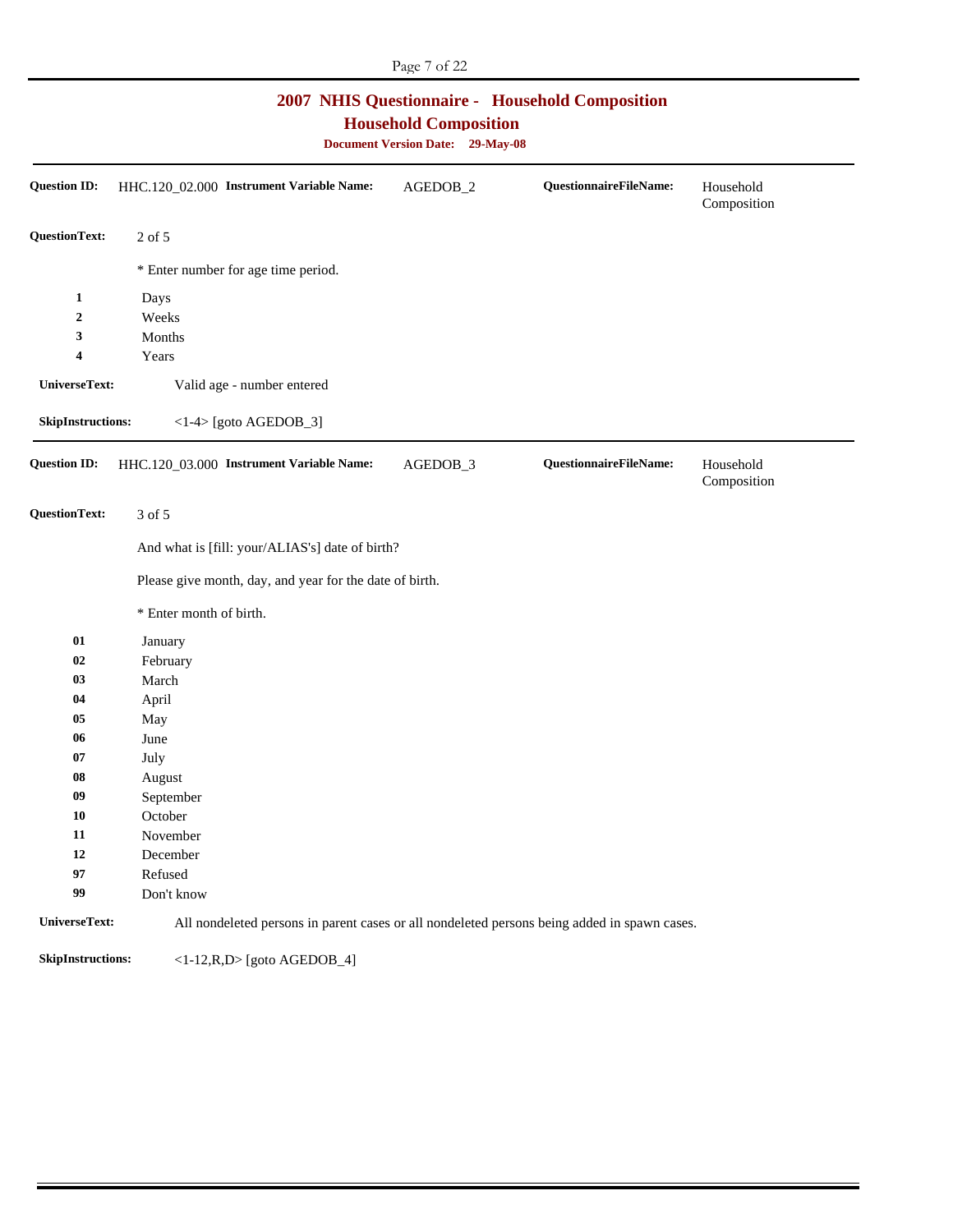| <b>2007 NHIS Questionnaire - Household Composition</b><br><b>Household Composition</b><br><b>Document Version Date: 29-May-08</b> |                                                                                                                                            |                               |                          |  |
|-----------------------------------------------------------------------------------------------------------------------------------|--------------------------------------------------------------------------------------------------------------------------------------------|-------------------------------|--------------------------|--|
| <b>Question ID:</b>                                                                                                               | HHC.120_04.000 Instrument Variable Name:<br>AGEDOB_4                                                                                       | <b>QuestionnaireFileName:</b> | Household<br>Composition |  |
| <b>QuestionText:</b>                                                                                                              | 4 of 5                                                                                                                                     |                               |                          |  |
|                                                                                                                                   | * Enter day of birth                                                                                                                       |                               |                          |  |
| $01-31$                                                                                                                           | Day of the month                                                                                                                           |                               |                          |  |
| UniverseText:                                                                                                                     | All nondeleted persons in parent cases or all nondeleted persons being added in spawn cases.                                               |                               |                          |  |
| <b>SkipInstructions:</b>                                                                                                          | $<1-31, R, D>$<br>Only allow valid days for month entered.<br>If days not valid, [goto ERR_AGEDOB_4]<br>ELSE [goto AGEDOB_5]               |                               |                          |  |
| <b>Question ID:</b>                                                                                                               | HHC.120_05.000 Instrument Variable Name:<br>AGEDOB <sub>5</sub>                                                                            | QuestionnaireFileName:        | Household<br>Composition |  |
| <b>QuestionText:</b>                                                                                                              | 5 of 5                                                                                                                                     |                               |                          |  |
|                                                                                                                                   | * Enter year of birth.                                                                                                                     |                               |                          |  |
| 1880-2030<br>9997                                                                                                                 | Year of birth<br>Refused                                                                                                                   |                               |                          |  |
| UniverseText:                                                                                                                     | All nondeleted persons in parent cases or all nondeleted persons being added in spawn cases.                                               |                               |                          |  |
| <b>SkipInstructions:</b>                                                                                                          | <1880 - 2030, R,D> [goto AGECAL]                                                                                                           |                               |                          |  |
| <b>Question ID:</b>                                                                                                               | HHC.124_00.000 Instrument Variable Name:<br><b>DOBVER</b>                                                                                  | QuestionnaireFileName:        | Household<br>Composition |  |
| <b>QuestionText:</b>                                                                                                              | There is a difference between the age the computer calculated from [fill: your/ALIAS's] date-of-birth and the age that you<br>gave me.     |                               |                          |  |
|                                                                                                                                   | I recorded [fill: your/ALIAS's] date-of-birth as [AGEDOB_3] [AGEDOB_4], [AGEDOB_5]. Is that [fill: your/ALIAS's]<br>correct date-of-birth? |                               |                          |  |
| $\mathbf{1}$                                                                                                                      | Yes                                                                                                                                        |                               |                          |  |
| 2                                                                                                                                 | No                                                                                                                                         |                               |                          |  |
| 7<br>9                                                                                                                            | Refused<br>Don't know                                                                                                                      |                               |                          |  |
| UniverseText:                                                                                                                     | Age reported is not equal to age calculated from date of birth.                                                                            |                               |                          |  |
|                                                                                                                                   |                                                                                                                                            |                               |                          |  |
| <b>SkipInstructions:</b>                                                                                                          | <1,R,D> [goto INTWKCK1]<br>$<$ 2> [goto AGEDOB_3]                                                                                          |                               |                          |  |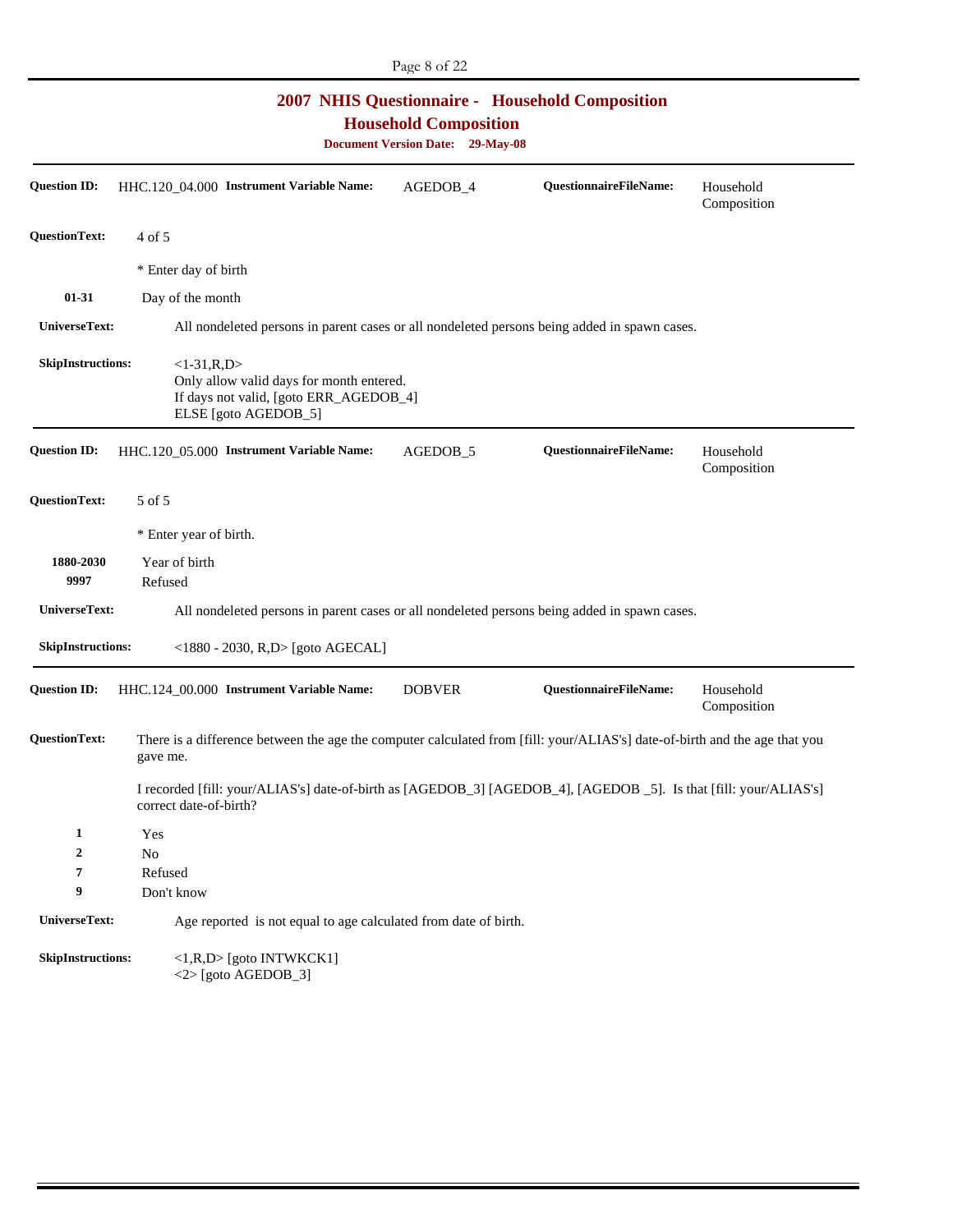| Page 9 of 22<br><b>2007 NHIS Questionnaire - Household Composition</b> |                                                                                                                                                                                                      |                                                                         |                               |                          |
|------------------------------------------------------------------------|------------------------------------------------------------------------------------------------------------------------------------------------------------------------------------------------------|-------------------------------------------------------------------------|-------------------------------|--------------------------|
|                                                                        |                                                                                                                                                                                                      | <b>Household Composition</b><br><b>Document Version Date: 29-May-08</b> |                               |                          |
| <b>Question ID:</b>                                                    | HHC.130_00.000 Instrument Variable Name:                                                                                                                                                             | <b>AGEPIC</b>                                                           | QuestionnaireFileName:        | Household<br>Composition |
| <b>QuestionText:</b>                                                   | [fill1: Are you/Would you say ALIAS is] [fill2: less than 1 year old/AGE3 years old?]                                                                                                                |                                                                         |                               |                          |
| 1<br>2                                                                 | AGE=AGE3 (or less than 1 years old)<br>AGE=AGE4                                                                                                                                                      |                                                                         |                               |                          |
| 3                                                                      | Neither is correct                                                                                                                                                                                   |                                                                         |                               |                          |
| 7                                                                      | Refused                                                                                                                                                                                              |                                                                         |                               |                          |
| 9                                                                      | Don't know                                                                                                                                                                                           |                                                                         |                               |                          |
| UniverseText:                                                          | Able to narrow age to two options                                                                                                                                                                    |                                                                         |                               |                          |
| <b>SkipInstructions:</b>                                               | $\langle 1,2 \rangle$ [goto INTWKCK1]<br>$\langle 3,R,D \rangle$ if AGEDOB_1 = R, [goto AGEGES2]<br>elseif $AGEDOB_1 = D$ , [goto $AGEGES1_NUM$ ]                                                    |                                                                         |                               |                          |
| <b>Question ID:</b>                                                    | HHC.150_01.000 Instrument Variable Name:                                                                                                                                                             | AGEGES1_NUM                                                             | QuestionnaireFileName:        | Household<br>Composition |
| QuestionText:                                                          | $1$ of $2$                                                                                                                                                                                           |                                                                         |                               |                          |
|                                                                        | What is your best guess of [fill: your/ALIAS's] age?                                                                                                                                                 |                                                                         |                               |                          |
|                                                                        | * If the respondent gives a range of ages, enter "C" to continue to the screen that will compute an age.<br>* If the respondent does not know the age, enter your best estimate of the person's age. |                                                                         |                               |                          |
| 000-120                                                                | Age (number)                                                                                                                                                                                         |                                                                         |                               |                          |
| 997                                                                    | Refused                                                                                                                                                                                              |                                                                         |                               |                          |
| 999                                                                    | Don't know                                                                                                                                                                                           |                                                                         |                               |                          |
| $\mathbf C$                                                            | Compute from range                                                                                                                                                                                   |                                                                         |                               |                          |
| UniverseText:                                                          | Age unknown and unable to narrow age down to two age choices and respondent did not refuse AGEDOB_1                                                                                                  |                                                                         |                               |                          |
| <b>SkipInstructions:</b>                                               | $\langle 0-120 \rangle$ [goto AGEGES1_TP]<br>elseif outside range, [goto ERR_AGEGES1_NUM]<br><c>[goto AGERNG_N1]<br/><r,d> [goto AGEGES2]</r,d></c>                                                  |                                                                         |                               |                          |
| <b>Question ID:</b>                                                    | HHC.150_02.000 Instrument Variable Name:                                                                                                                                                             | AGEGES1_TP                                                              | <b>QuestionnaireFileName:</b> | Household<br>Composition |
| <b>QuestionText:</b>                                                   | 2 of 2                                                                                                                                                                                               |                                                                         |                               |                          |
|                                                                        | * Enter time period for age guess.                                                                                                                                                                   |                                                                         |                               |                          |
| 3<br>4                                                                 | Month(s)<br>Year(s)                                                                                                                                                                                  |                                                                         |                               |                          |
| UniverseText:                                                          | Valid age number                                                                                                                                                                                     |                                                                         |                               |                          |
| <b>SkipInstructions:</b>                                               | $\langle 3, 4 \rangle$ If AGEDOB_5 = D, [goto YEARPIC]<br>else [goto INTWKCK1]                                                                                                                       |                                                                         |                               |                          |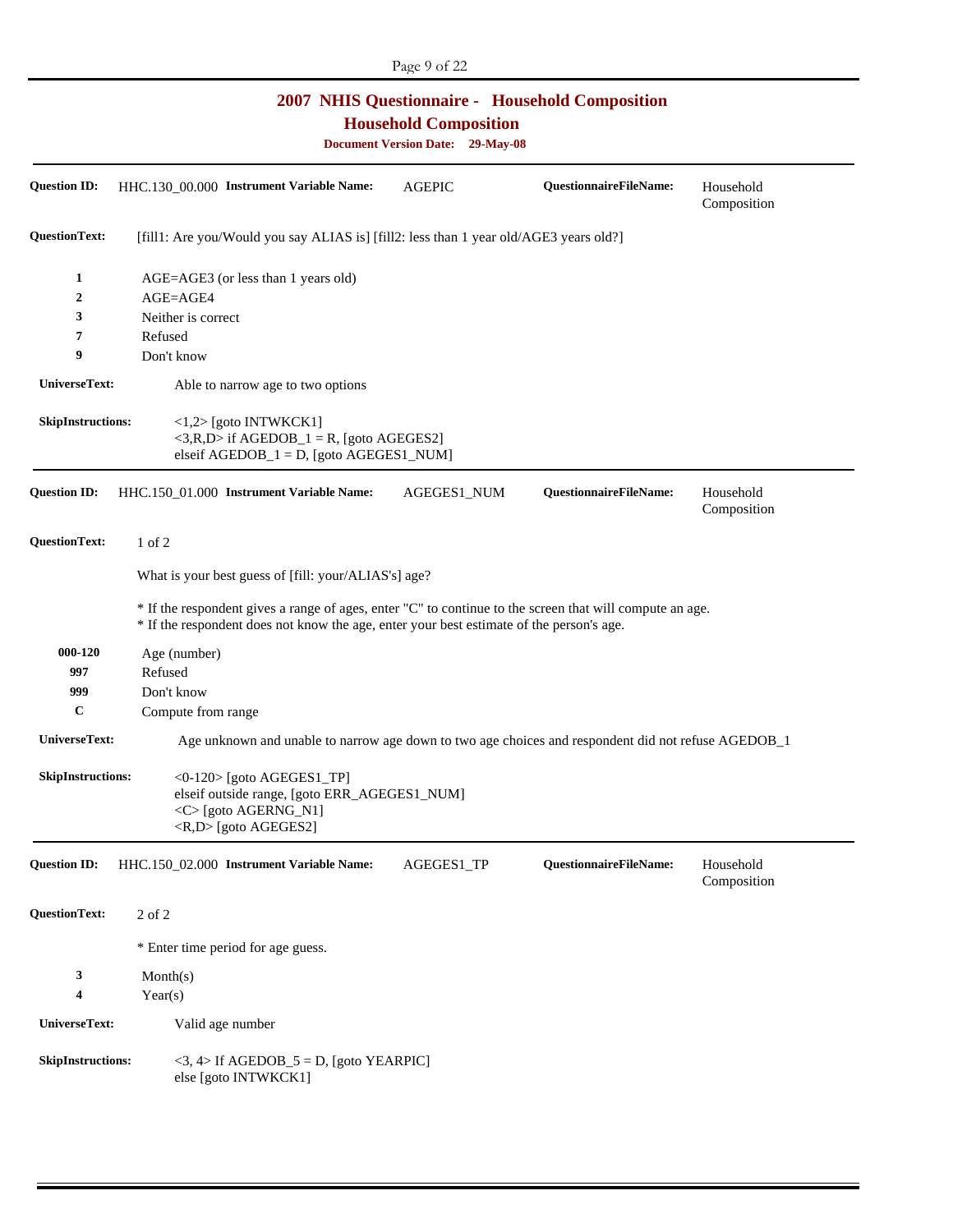| <b>2007 NHIS Questionnaire - Household Composition</b><br><b>Household Composition</b><br><b>Document Version Date: 29-May-08</b> |                                                                                                                                                                  |         |                               |                          |
|-----------------------------------------------------------------------------------------------------------------------------------|------------------------------------------------------------------------------------------------------------------------------------------------------------------|---------|-------------------------------|--------------------------|
| <b>Question ID:</b>                                                                                                               | HHC.152_00.000 Instrument Variable Name:                                                                                                                         | AGEGES2 | QuestionnaireFileName:        | Household<br>Composition |
| <b>QuestionText:</b>                                                                                                              | Certain sections of this interview depend on knowing if a person is 18 years old or older.                                                                       |         |                               |                          |
|                                                                                                                                   | Could you please tell me if [fill: you are/ALIAS is] at least 18 years old?                                                                                      |         |                               |                          |
| 1                                                                                                                                 | Less than 18                                                                                                                                                     |         |                               |                          |
| $\overline{2}$                                                                                                                    | 18 or older                                                                                                                                                      |         |                               |                          |
| 7                                                                                                                                 | Refused                                                                                                                                                          |         |                               |                          |
| 9                                                                                                                                 | Don't know                                                                                                                                                       |         |                               |                          |
| UniverseText:                                                                                                                     | (Age unknown and unable to narrow to two age choices and respondent refused or didn't know age at<br>AGEDOB <sub>_1</sub> ) or (Refused to or did not guess age) |         |                               |                          |
| <b>SkipInstructions:</b>                                                                                                          | $\langle$ 1> [goto LESS18]<br>$\langle 2,R,D \rangle$ [goto GREAT18]                                                                                             |         |                               |                          |
| <b>Question ID:</b>                                                                                                               | HHC.154_00.000 Instrument Variable Name:                                                                                                                         | LESS18  | QuestionnaireFileName:        | Household<br>Composition |
| <b>QuestionText:</b>                                                                                                              | * Enter your best estimate of [ALIAS's] age.                                                                                                                     |         |                               |                          |
|                                                                                                                                   | * Enter age "0" to 17                                                                                                                                            |         |                               |                          |
|                                                                                                                                   | * Enter "0" if less than 1 year old.                                                                                                                             |         |                               |                          |
| 000                                                                                                                               | Less than one year old                                                                                                                                           |         |                               |                          |
| 001 < 17                                                                                                                          | 1 to 17 years of age                                                                                                                                             |         |                               |                          |
| UniverseText:                                                                                                                     | Person estimated less than eighteen years of age                                                                                                                 |         |                               |                          |
| <b>SkipInstructions:</b>                                                                                                          | $\langle 0-17 \rangle$ [goto AGEDOB_1, to collect information about next person in roster]<br>else, [goto INTWKCK1]                                              |         |                               |                          |
|                                                                                                                                   | Question ID: HHC.156_00.000 Instrument Variable Name:                                                                                                            | GREAT18 | <b>QuestionnaireFileName:</b> | Household<br>Composition |
| <b>QuestionText:</b>                                                                                                              | * Enter your best estimate of [ALIAS's] age.                                                                                                                     |         |                               |                          |
|                                                                                                                                   | * Enter age 18 or greater.                                                                                                                                       |         |                               |                          |
| 018-120                                                                                                                           | Age in years                                                                                                                                                     |         |                               |                          |
| UniverseText:                                                                                                                     | Person estimated age (18 or older)                                                                                                                               |         |                               |                          |
| <b>SkipInstructions:</b>                                                                                                          | <18-120> [goto AGEDOB_1, to collect information about next person in roster]<br>else, [goto INTWKCK1]                                                            |         |                               |                          |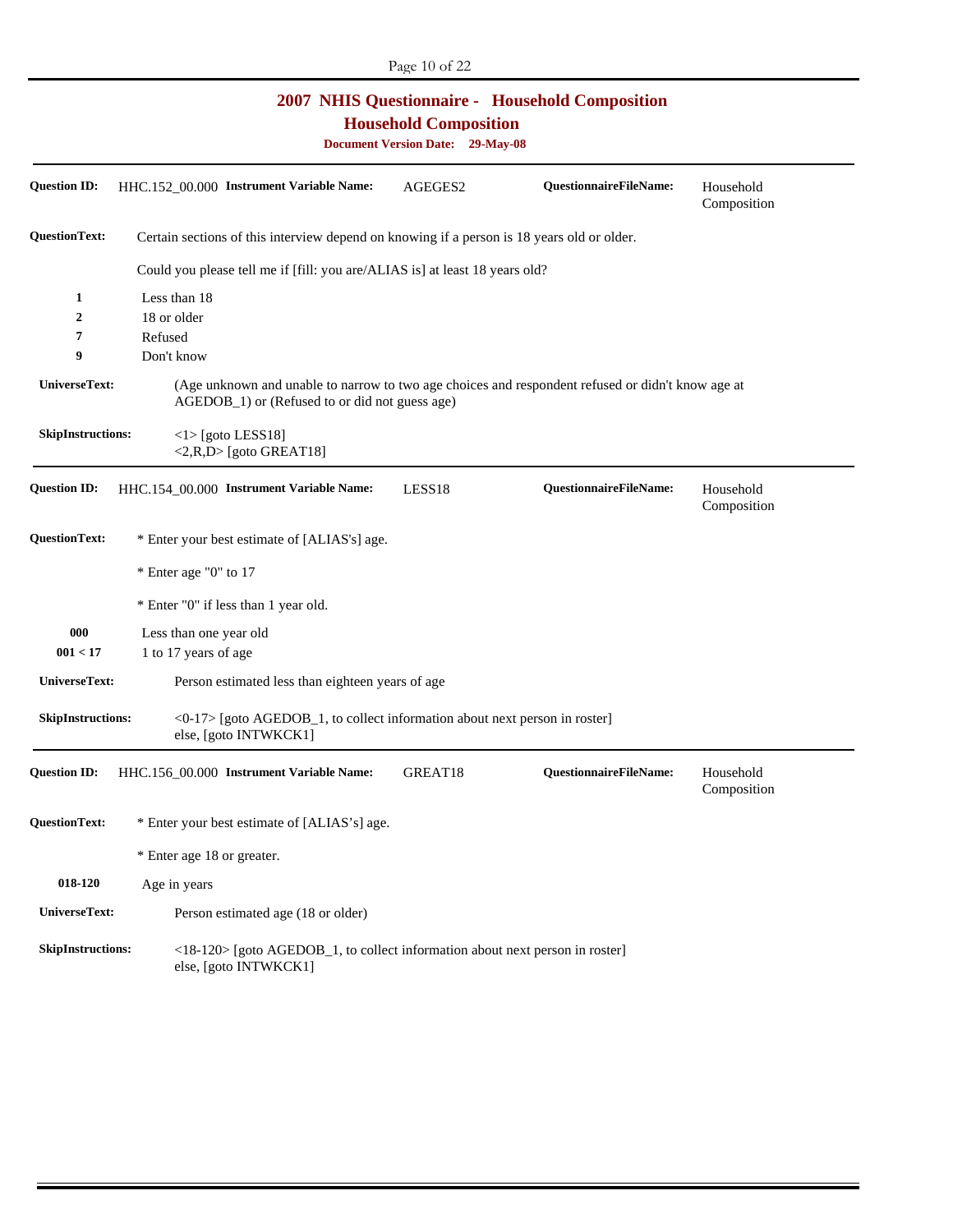| <b>2007 NHIS Questionnaire - Household Composition</b><br><b>Household Composition</b><br><b>Document Version Date: 29-May-08</b> |                                                                                                                                    |           |                        |                          |
|-----------------------------------------------------------------------------------------------------------------------------------|------------------------------------------------------------------------------------------------------------------------------------|-----------|------------------------|--------------------------|
| <b>Question ID:</b>                                                                                                               | HHC.160_01.000 Instrument Variable Name:                                                                                           | AGERNG_N1 | QuestionnaireFileName: | Household<br>Composition |
| <b>QuestionText:</b>                                                                                                              | $1$ of $4$                                                                                                                         |           |                        |                          |
|                                                                                                                                   | * Enter lower age of the range in months or years.                                                                                 |           |                        |                          |
| 000-120                                                                                                                           | Age in years                                                                                                                       |           |                        |                          |
| UniverseText:                                                                                                                     | Computing age when not given the year the subject was born or the subject's age.                                                   |           |                        |                          |
| <b>SkipInstructions:</b>                                                                                                          | <0-120> [goto AGERNG _T1]                                                                                                          |           |                        |                          |
| <b>Question ID:</b>                                                                                                               | HHC.160_02.000 Instrument Variable Name:                                                                                           | AGERNG_T1 | QuestionnaireFileName: | Household<br>Composition |
| <b>QuestionText:</b>                                                                                                              | $2$ of 4                                                                                                                           |           |                        |                          |
|                                                                                                                                   | * Enter lower age time period.                                                                                                     |           |                        |                          |
| 3<br>4                                                                                                                            | Month(s)<br>Year(s)                                                                                                                |           |                        |                          |
| UniverseText:                                                                                                                     | First age number has been entered for range.                                                                                       |           |                        |                          |
| <b>SkipInstructions:</b>                                                                                                          | goto AGERNG_N2                                                                                                                     |           |                        |                          |
| <b>Question ID:</b>                                                                                                               | HHC.160_03.000 Instrument Variable Name:                                                                                           | AGERNG_N2 | QuestionnaireFileName: | Household<br>Composition |
| <b>QuestionText:</b>                                                                                                              | 3 of 4                                                                                                                             |           |                        |                          |
|                                                                                                                                   | * Enter higher age of the range in months or years.                                                                                |           |                        |                          |
| 000-120                                                                                                                           | Age in years                                                                                                                       |           |                        |                          |
| UniverseText:                                                                                                                     | First age number and time period has been entered for range.                                                                       |           |                        |                          |
| SkipInstructions:                                                                                                                 | $<0-120$ [goto AGERNG $_T2$ ]                                                                                                      |           |                        |                          |
| <b>Question ID:</b>                                                                                                               | HHC.160_04.000 Instrument Variable Name:                                                                                           | AGERNG_T2 | QuestionnaireFileName: | Household<br>Composition |
| <b>QuestionText:</b>                                                                                                              | 4 of 4                                                                                                                             |           |                        |                          |
|                                                                                                                                   | * Enter higher age time period.                                                                                                    |           |                        |                          |
| 3<br>4                                                                                                                            | Month(s)<br>Year(s)                                                                                                                |           |                        |                          |
| UniverseText:                                                                                                                     | Second age number has been entered for range.                                                                                      |           |                        |                          |
| <b>SkipInstructions:</b>                                                                                                          | If LOWER > HIGHER, [goto ERR_AGERNG_T2]<br>$\langle 3,4 \rangle$ if AGEDOB_5 = Don't know, [goto YEARPIC]<br>else, [goto INTWKCK1] |           |                        |                          |

Page 11 of 22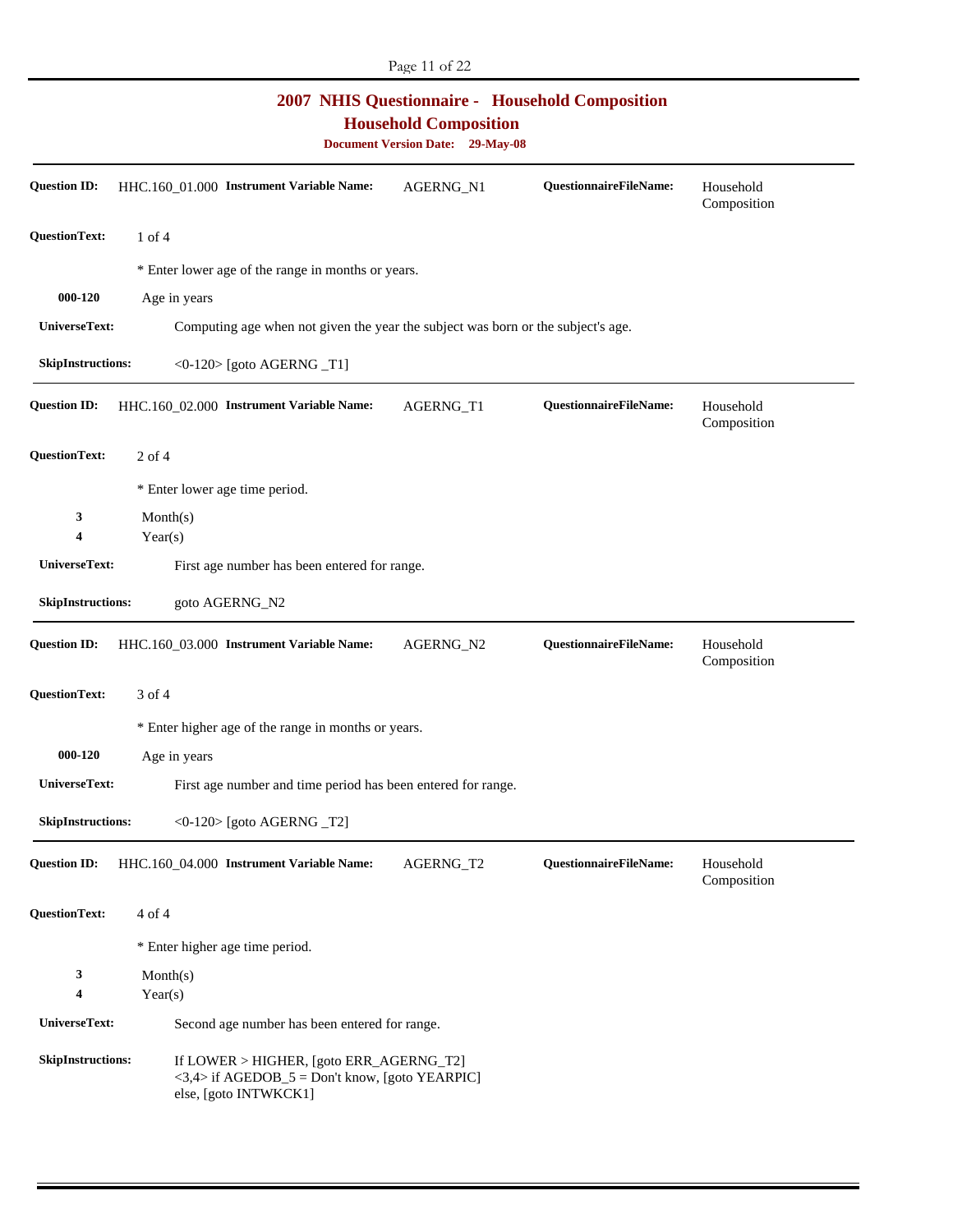| <b>2007 NHIS Questionnaire - Household Composition</b><br><b>Household Composition</b><br><b>Document Version Date: 29-May-08</b> |                                                                                                                                                                                                             |                |                               |                          |
|-----------------------------------------------------------------------------------------------------------------------------------|-------------------------------------------------------------------------------------------------------------------------------------------------------------------------------------------------------------|----------------|-------------------------------|--------------------------|
| <b>Question ID:</b>                                                                                                               | HHC.165 01.000 Instrument Variable Name:                                                                                                                                                                    | <b>YEARPIC</b> | <b>QuestionnaireFileName:</b> | Household<br>Composition |
| <b>QuestionText:</b>                                                                                                              | Would you say that [fill: you were/ALIAS was] born in:                                                                                                                                                      |                |                               |                          |
| 1                                                                                                                                 | Low guess for year born                                                                                                                                                                                     |                |                               |                          |
| 2                                                                                                                                 | High guess for year born                                                                                                                                                                                    |                |                               |                          |
| 3                                                                                                                                 | Neither is correct                                                                                                                                                                                          |                |                               |                          |
| 7                                                                                                                                 | Refused                                                                                                                                                                                                     |                |                               |                          |
| 9                                                                                                                                 | Don't know                                                                                                                                                                                                  |                |                               |                          |
| UniverseText:                                                                                                                     | Person's age is known and birth year answered with 'don't know'                                                                                                                                             |                |                               |                          |
| <b>SkipInstructions:</b>                                                                                                          | $\langle 1,2,3,R,D \rangle$ [goto AGEDOB_1, to collect information about next person in roster]<br>else, [goto INTWKCK1]                                                                                    |                |                               |                          |
| <b>Question ID:</b>                                                                                                               | HHC.165_03.000 Instrument Variable Name:                                                                                                                                                                    | <b>INTWKCK</b> | <b>QuestionnaireFileName:</b> | Household<br>Composition |
| <b>QuestionText:</b>                                                                                                              | Was [ALIAS] born on or after [STARTDATE]?                                                                                                                                                                   |                |                               |                          |
| 1                                                                                                                                 | Yes                                                                                                                                                                                                         |                |                               |                          |
| 2                                                                                                                                 | N <sub>0</sub>                                                                                                                                                                                              |                |                               |                          |
| UniverseText:                                                                                                                     | Child's age $= 0$ and date of birth not known                                                                                                                                                               |                |                               |                          |
| <b>SkipInstructions:</b>                                                                                                          | $\langle$ 1> [goto ERR_INTWKCK]<br>then, [goto AGEDOB_1 to collect information about next person in roster]<br>else, [goto NATOR]<br><2> [goto AGEDOB_1 to collect information about next person in roster] |                |                               |                          |

else, [goto NATOR]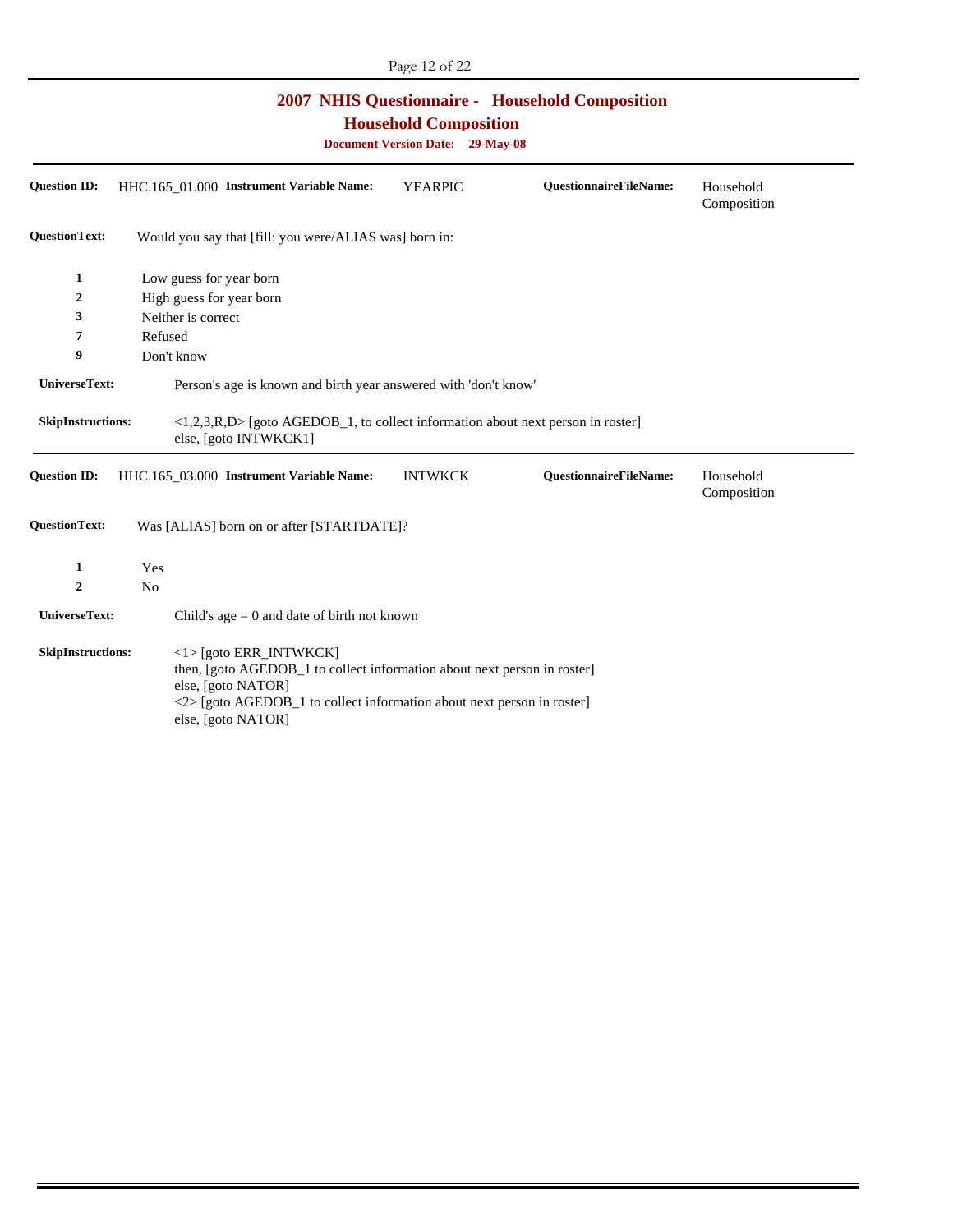| <b>2007 NHIS Questionnaire - Household Composition</b><br><b>Household Composition</b><br><b>Document Version Date: 29-May-08</b> |                                                                                                                                                       |                                                                                                                                                            |                               |                          |  |  |  |  |
|-----------------------------------------------------------------------------------------------------------------------------------|-------------------------------------------------------------------------------------------------------------------------------------------------------|------------------------------------------------------------------------------------------------------------------------------------------------------------|-------------------------------|--------------------------|--|--|--|--|
| <b>Question ID:</b>                                                                                                               | HHC.170_00.000 Instrument Variable Name:                                                                                                              | <b>NATOR</b>                                                                                                                                               | <b>QuestionnaireFileName:</b> | Household<br>Composition |  |  |  |  |
| <b>QuestionText:</b>                                                                                                              | (book) H1.<br>[fill1: Do you/Does ALIAS] consider [fill2: yourself/himself/herself] to be Hispanic or Latino?                                         |                                                                                                                                                            |                               |                          |  |  |  |  |
|                                                                                                                                   | * Read if necessary.<br>Puerto Rican                                                                                                                  |                                                                                                                                                            |                               |                          |  |  |  |  |
|                                                                                                                                   | Cuban/Cuban American                                                                                                                                  |                                                                                                                                                            |                               |                          |  |  |  |  |
|                                                                                                                                   | Dominican (Republic)                                                                                                                                  |                                                                                                                                                            |                               |                          |  |  |  |  |
|                                                                                                                                   | Mexican<br>Mexican American                                                                                                                           |                                                                                                                                                            |                               |                          |  |  |  |  |
|                                                                                                                                   | Central or South American                                                                                                                             |                                                                                                                                                            |                               |                          |  |  |  |  |
|                                                                                                                                   | Other Latin American                                                                                                                                  |                                                                                                                                                            |                               |                          |  |  |  |  |
|                                                                                                                                   | Other Hispanic/Latino                                                                                                                                 |                                                                                                                                                            |                               |                          |  |  |  |  |
|                                                                                                                                   | Where did [your/ALIAS's] ancestors come from?                                                                                                         |                                                                                                                                                            |                               |                          |  |  |  |  |
| $\mathbf{1}$                                                                                                                      | Yes                                                                                                                                                   |                                                                                                                                                            |                               |                          |  |  |  |  |
| $\mathbf{2}$                                                                                                                      | N <sub>o</sub>                                                                                                                                        |                                                                                                                                                            |                               |                          |  |  |  |  |
| 7                                                                                                                                 | Refused                                                                                                                                               |                                                                                                                                                            |                               |                          |  |  |  |  |
| 9                                                                                                                                 | Don't know                                                                                                                                            |                                                                                                                                                            |                               |                          |  |  |  |  |
| UniverseText:                                                                                                                     | All nondeleted persons in parent cases or all nondeleted persons being added in spawn cases.                                                          |                                                                                                                                                            |                               |                          |  |  |  |  |
| <b>SkipInstructions:</b>                                                                                                          | $\langle$ 1> [goto HISPAN]<br><2,R,D> [goto NATOR for next person in roster]<br>else [goto RACE]                                                      |                                                                                                                                                            |                               |                          |  |  |  |  |
| <b>Question ID:</b>                                                                                                               | HHC.180_01.000 Instrument Variable Name:                                                                                                              | <b>HISPAN</b>                                                                                                                                              | QuestionnaireFileName:        | Household<br>Composition |  |  |  |  |
| QuestionText:                                                                                                                     | (book) H1                                                                                                                                             | Please give me the number of the group that represents [fill: your/ ALIAS's] Hispanic origin or ancestry.<br>You may choose up to five (5), if applicable. |                               |                          |  |  |  |  |
|                                                                                                                                   | * If a nonhispanic group is named, backup to previous screen and change the answer from "yes" to "no".<br>Enter all that apply, separate with commas. |                                                                                                                                                            |                               |                          |  |  |  |  |
| 01                                                                                                                                | Puerto Rican                                                                                                                                          |                                                                                                                                                            |                               |                          |  |  |  |  |
| 02                                                                                                                                | Cuban/Cuban American                                                                                                                                  |                                                                                                                                                            |                               |                          |  |  |  |  |
| 03                                                                                                                                | Dominican (Republic)                                                                                                                                  |                                                                                                                                                            |                               |                          |  |  |  |  |
| 04                                                                                                                                | Mexican                                                                                                                                               |                                                                                                                                                            |                               |                          |  |  |  |  |
| 05                                                                                                                                | Mexican American                                                                                                                                      |                                                                                                                                                            |                               |                          |  |  |  |  |
| 06                                                                                                                                | Central or South American                                                                                                                             |                                                                                                                                                            |                               |                          |  |  |  |  |
| 07                                                                                                                                | Other Latin American                                                                                                                                  |                                                                                                                                                            |                               |                          |  |  |  |  |
| 08                                                                                                                                | Other Hispanic/Latino/Spanish                                                                                                                         |                                                                                                                                                            |                               |                          |  |  |  |  |
| 97<br>99                                                                                                                          | Refused                                                                                                                                               |                                                                                                                                                            |                               |                          |  |  |  |  |
|                                                                                                                                   | Don't know                                                                                                                                            |                                                                                                                                                            |                               |                          |  |  |  |  |
| UniverseText:                                                                                                                     | National origin was answered yes to being Hispanic or Latino                                                                                          |                                                                                                                                                            |                               |                          |  |  |  |  |
| <b>SkipInstructions:</b>                                                                                                          | <1-6> [goto NATOR (for the next person)] else [goto RACE]<br>$\langle 7 \rangle$ [goto HIS_SP2]<br>$<8$ [goto HIS_SP3]                                |                                                                                                                                                            |                               |                          |  |  |  |  |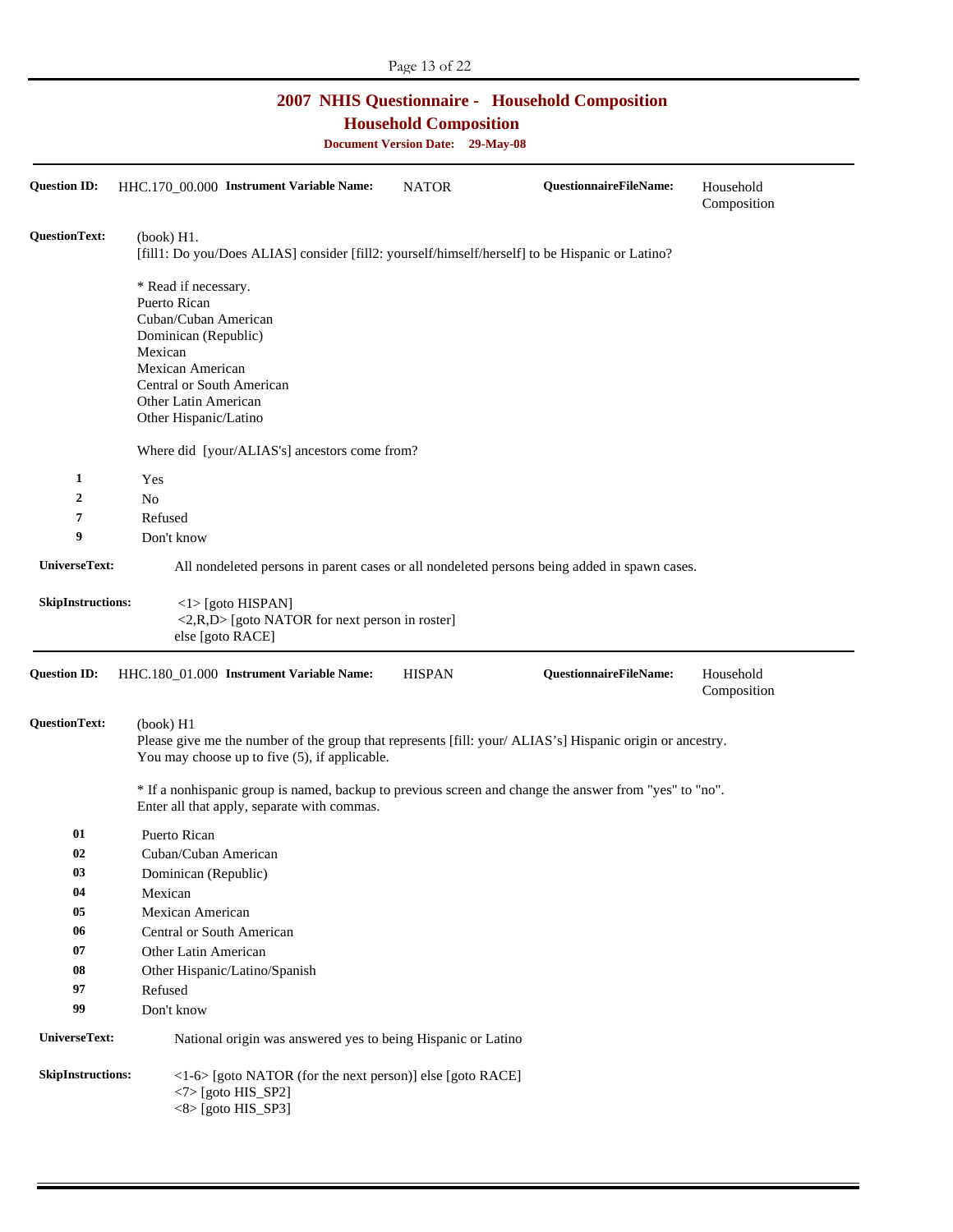|                          | <b>2007 NHIS Questionnaire - Household Composition</b><br><b>Household Composition</b><br><b>Document Version Date: 29-May-08</b>                                                                            |         |                               |                          |  |  |
|--------------------------|--------------------------------------------------------------------------------------------------------------------------------------------------------------------------------------------------------------|---------|-------------------------------|--------------------------|--|--|
| <b>Question ID:</b>      | HHC.190_00.000 Instrument Variable Name:                                                                                                                                                                     | HIS_SP2 | <b>QuestionnaireFileName:</b> | Household<br>Composition |  |  |
| QuestionText:            | * Probe for the country.                                                                                                                                                                                     |         |                               |                          |  |  |
|                          | * If any of the following are mentioned, backup to previous screen and correct the entry.                                                                                                                    |         |                               |                          |  |  |
|                          | Puerto Rican<br>Cuban/Cuban American<br>Dominican (Republic)<br>Mexican<br>Mexican American<br>Central or South American (REFER TO HELP SCREEN)<br>* (F1) For a list of Central or South American countries. |         |                               |                          |  |  |
| <b>Verbatim</b>          | * Specify the other Latin American.                                                                                                                                                                          |         |                               |                          |  |  |
|                          | Verbatim allows 30 characters                                                                                                                                                                                |         |                               |                          |  |  |
| UniverseText:            | HISPAN answered from selection 7 for Hispanic origin.                                                                                                                                                        |         |                               |                          |  |  |
| <b>SkipInstructions:</b> | $\langle$ allow 30> [goto NATOR (for the next person)]<br>else [goto RACE]                                                                                                                                   |         |                               |                          |  |  |
| Question ID:             | HHC.195_00.000 Instrument Variable Name:                                                                                                                                                                     | HIS_SP3 | <b>QuestionnaireFileName:</b> | Household<br>Composition |  |  |
| QuestionText:            | * Probe for the country.                                                                                                                                                                                     |         |                               |                          |  |  |
|                          | * If any of the following are mentioned, backup to previous screen and correct the entry.                                                                                                                    |         |                               |                          |  |  |
|                          | Puerto Rican<br>Cuban/Cuban American<br>Dominican (Republic)<br>Mexican<br>Mexican American<br>Central or South American (REFER TO HELP SCREEN)                                                              |         |                               |                          |  |  |
|                          | * (F1) For a list of Central or South American countries.                                                                                                                                                    |         |                               |                          |  |  |
|                          | * Specify the other Hispanic/Latino.                                                                                                                                                                         |         |                               |                          |  |  |
| <b>Verbatim</b>          | Verbatim allows 30 characters                                                                                                                                                                                |         |                               |                          |  |  |
| UniverseText:            | HISPAN answer from selection 8 (other Hispanic/Latino) origin                                                                                                                                                |         |                               |                          |  |  |
| <b>SkipInstructions:</b> | $\langle$ allow 30> [goto NATOR (for the next person)]<br>else [goto RACE]                                                                                                                                   |         |                               |                          |  |  |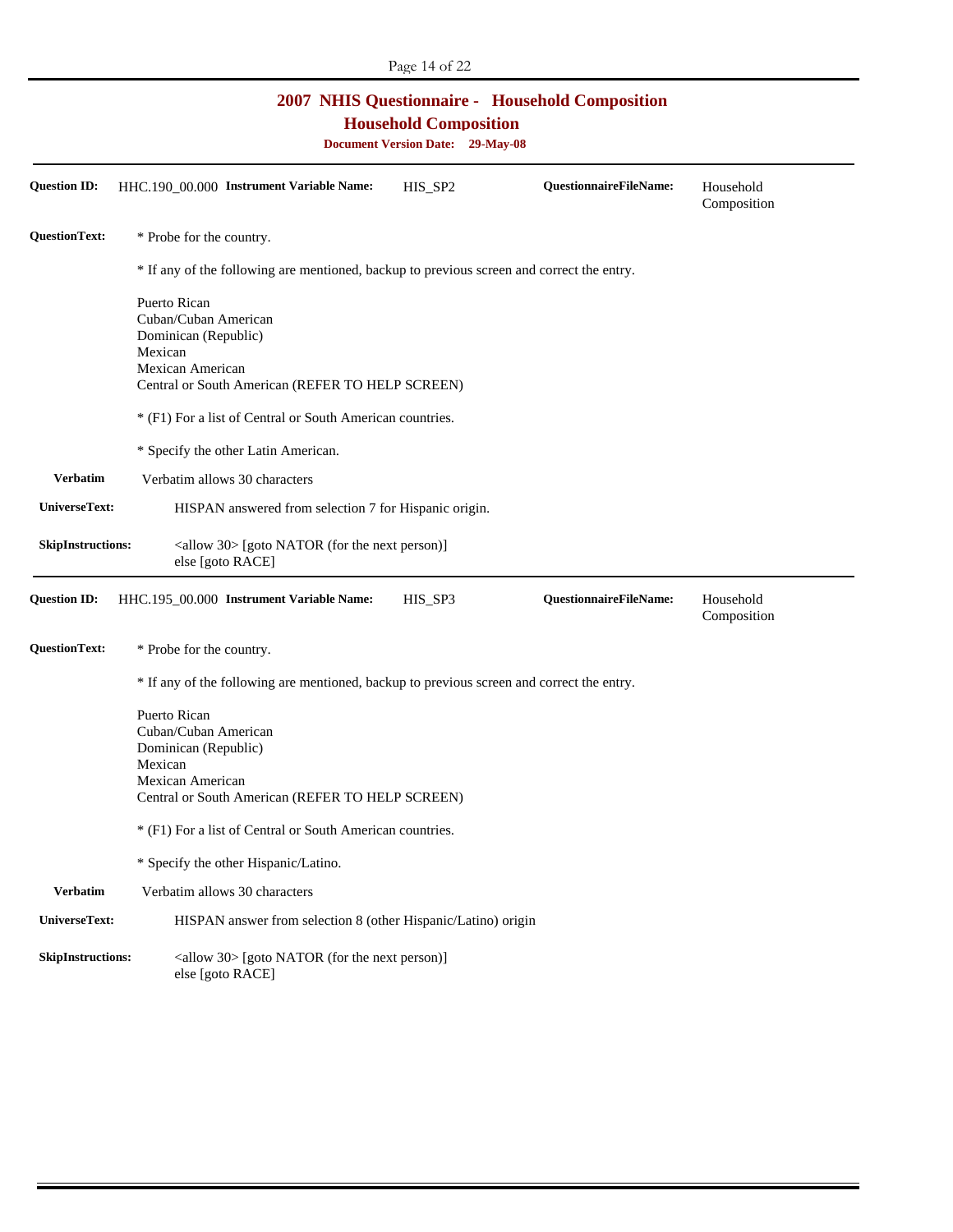| <b>2007 NHIS Questionnaire - Household Composition</b><br><b>Household Composition</b><br><b>Document Version Date: 29-May-08</b> |                                                                                                                                                                                                                                                                                                          |  |  |  |  |
|-----------------------------------------------------------------------------------------------------------------------------------|----------------------------------------------------------------------------------------------------------------------------------------------------------------------------------------------------------------------------------------------------------------------------------------------------------|--|--|--|--|
| <b>Question ID:</b>                                                                                                               | HHC.200_01.000 Instrument Variable Name:<br>QuestionnaireFileName:<br><b>RACE</b><br>Household<br>Composition                                                                                                                                                                                            |  |  |  |  |
| <b>QuestionText:</b>                                                                                                              | (Book) H2                                                                                                                                                                                                                                                                                                |  |  |  |  |
|                                                                                                                                   | What race or races [fill1: Do you/Does ALIAS] consider [fill2: yourself/himself/herself] to be? Please select 1 or more of<br>these categories.                                                                                                                                                          |  |  |  |  |
|                                                                                                                                   | * Enter all that apply, separate with commas.                                                                                                                                                                                                                                                            |  |  |  |  |
| 01                                                                                                                                | White                                                                                                                                                                                                                                                                                                    |  |  |  |  |
| 02                                                                                                                                | Black/African American                                                                                                                                                                                                                                                                                   |  |  |  |  |
| 03                                                                                                                                | Indian (American)                                                                                                                                                                                                                                                                                        |  |  |  |  |
| 04                                                                                                                                | Alaska Native                                                                                                                                                                                                                                                                                            |  |  |  |  |
| 05                                                                                                                                | Native Hawaiin                                                                                                                                                                                                                                                                                           |  |  |  |  |
| 06                                                                                                                                | Guamanian                                                                                                                                                                                                                                                                                                |  |  |  |  |
| 07                                                                                                                                | Samoan                                                                                                                                                                                                                                                                                                   |  |  |  |  |
| 08                                                                                                                                | Other Pacific Islander                                                                                                                                                                                                                                                                                   |  |  |  |  |
| 09                                                                                                                                | Asian Indian                                                                                                                                                                                                                                                                                             |  |  |  |  |
| 10                                                                                                                                | Chinese                                                                                                                                                                                                                                                                                                  |  |  |  |  |
| 11                                                                                                                                | Filipino                                                                                                                                                                                                                                                                                                 |  |  |  |  |
| 12                                                                                                                                | Japanese                                                                                                                                                                                                                                                                                                 |  |  |  |  |
| 13                                                                                                                                | Korean                                                                                                                                                                                                                                                                                                   |  |  |  |  |
| 14                                                                                                                                | Vietnamese                                                                                                                                                                                                                                                                                               |  |  |  |  |
| 15                                                                                                                                | Other Asian                                                                                                                                                                                                                                                                                              |  |  |  |  |
| 16                                                                                                                                | Some other race                                                                                                                                                                                                                                                                                          |  |  |  |  |
| 97                                                                                                                                | Refused                                                                                                                                                                                                                                                                                                  |  |  |  |  |
| 99                                                                                                                                | Don't know                                                                                                                                                                                                                                                                                               |  |  |  |  |
| UniverseText:                                                                                                                     | All nondeleted persons in parent cases or all nondeleted persons being added in spawn cases.                                                                                                                                                                                                             |  |  |  |  |
| <b>SkipInstructions:</b>                                                                                                          | $\langle$ 1-7, 9-14> If more than one selected, [goto MLTRAC, then goto RACE for next person in roster]<br>else [goto NOWAF_A]<br>$<8$ [goto RAC_SP1]<br><15> [goto RAC_SP2]<br>$\langle$ 16> [goto RAC_SP3]<br>$\langle R, D \rangle$ [goto RACE, for the next person in roster]<br>else [goto NOWAF_A] |  |  |  |  |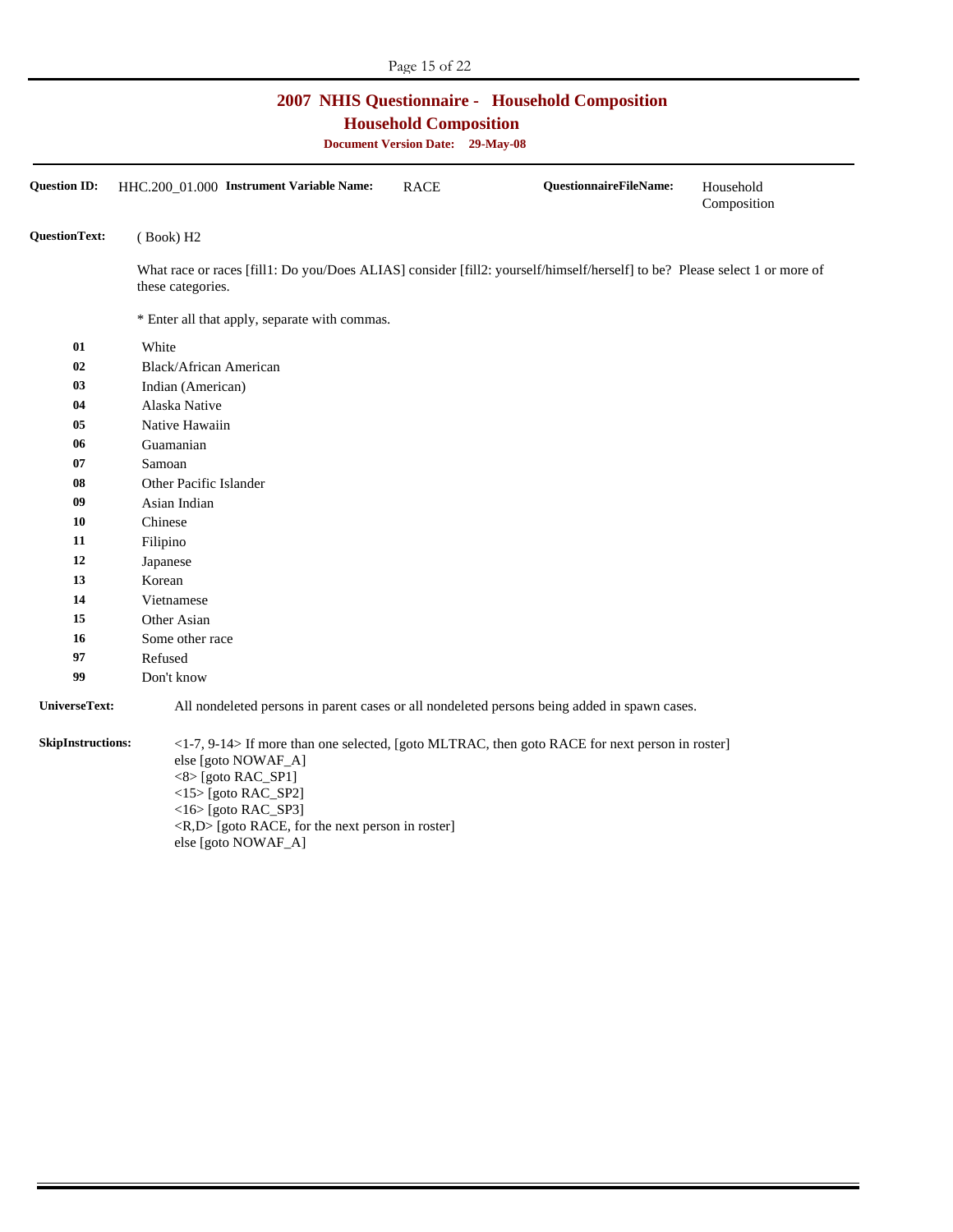|                                                                                                                                   |                                                                                                                                                                                                                            |                                                                         | Page 16 of 22 |                        |                          |  |
|-----------------------------------------------------------------------------------------------------------------------------------|----------------------------------------------------------------------------------------------------------------------------------------------------------------------------------------------------------------------------|-------------------------------------------------------------------------|---------------|------------------------|--------------------------|--|
| <b>2007 NHIS Questionnaire - Household Composition</b><br><b>Household Composition</b><br><b>Document Version Date: 29-May-08</b> |                                                                                                                                                                                                                            |                                                                         |               |                        |                          |  |
| <b>Question ID:</b>                                                                                                               | HHC.210_00.000 Instrument Variable Name:                                                                                                                                                                                   |                                                                         | RAC_SP1       | QuestionnaireFileName: | Household<br>Composition |  |
| <b>QuestionText:</b>                                                                                                              | * Specify the other pacific islander.<br>REM * If any of the following are mentioned, go back to RACE screen to correct.<br>* If the respondent's answer could not be found, clear entry, type 'ZZ'.                       |                                                                         |               |                        |                          |  |
|                                                                                                                                   | White<br>Black/African American<br>Indian (American)<br>Alaska Native<br>Native Hawaiian<br>Guamanian<br>Samoan                                                                                                            | Asian Indian<br>Chinese<br>Filipino<br>Japanese<br>Korean<br>Vietnamese |               |                        |                          |  |
|                                                                                                                                   | * If the respondent's answer could not be found, type 'ZZ' to enable you to type an entry.                                                                                                                                 |                                                                         |               |                        |                          |  |
| <b>Verbatim</b>                                                                                                                   | Verbatim allows 30 characters                                                                                                                                                                                              |                                                                         |               |                        |                          |  |
| UniverseText:                                                                                                                     | RACE= 8 (other Pacific Islander)                                                                                                                                                                                           |                                                                         |               |                        |                          |  |
| <b>SkipInstructions:</b><br><b>Question ID:</b>                                                                                   | <allow 30=""> If more than one selected, [goto MLTRAC]<br/>If 'ZZ' entered [goto RAC_SP1A]<br/>then [goto RACE for next person on the roster]<br/>else [goto NOWAF_A]<br/>HHC.212_00.000 Instrument Variable Name:</allow> |                                                                         | RAC_SP2       | QuestionnaireFileName: | Household<br>Composition |  |
| <b>QuestionText:</b>                                                                                                              | * Specify the other Asian.                                                                                                                                                                                                 |                                                                         |               |                        |                          |  |
|                                                                                                                                   | * If any of the following are mentioned, backup to previous item and correct the entry.                                                                                                                                    |                                                                         |               |                        |                          |  |
|                                                                                                                                   | White<br>Black/African American<br>Indian (American)<br>Alaska Native<br>Native Hawaiian<br>uamanian<br>Samoan                                                                                                             | Asian Indian<br>Chinese<br>Filipino<br>Japanese<br>Korean<br>Vietnamese |               |                        |                          |  |
|                                                                                                                                   | * If the respondent's answer could not be found, type 'ZZ' to enable you to type an entry.                                                                                                                                 |                                                                         |               |                        |                          |  |
| <b>Verbatim</b>                                                                                                                   | Verbatim allows 30 characters                                                                                                                                                                                              |                                                                         |               |                        |                          |  |
| UniverseText:                                                                                                                     | $RACE = other Asian listed$                                                                                                                                                                                                |                                                                         |               |                        |                          |  |
| <b>SkipInstructions:</b>                                                                                                          | <allow 30=""> If more than one selected [goto MLTRAC]<br/>then [goto RACE] for next person on the roster<br/>else [goto NOWAF_A]</allow>                                                                                   |                                                                         |               |                        |                          |  |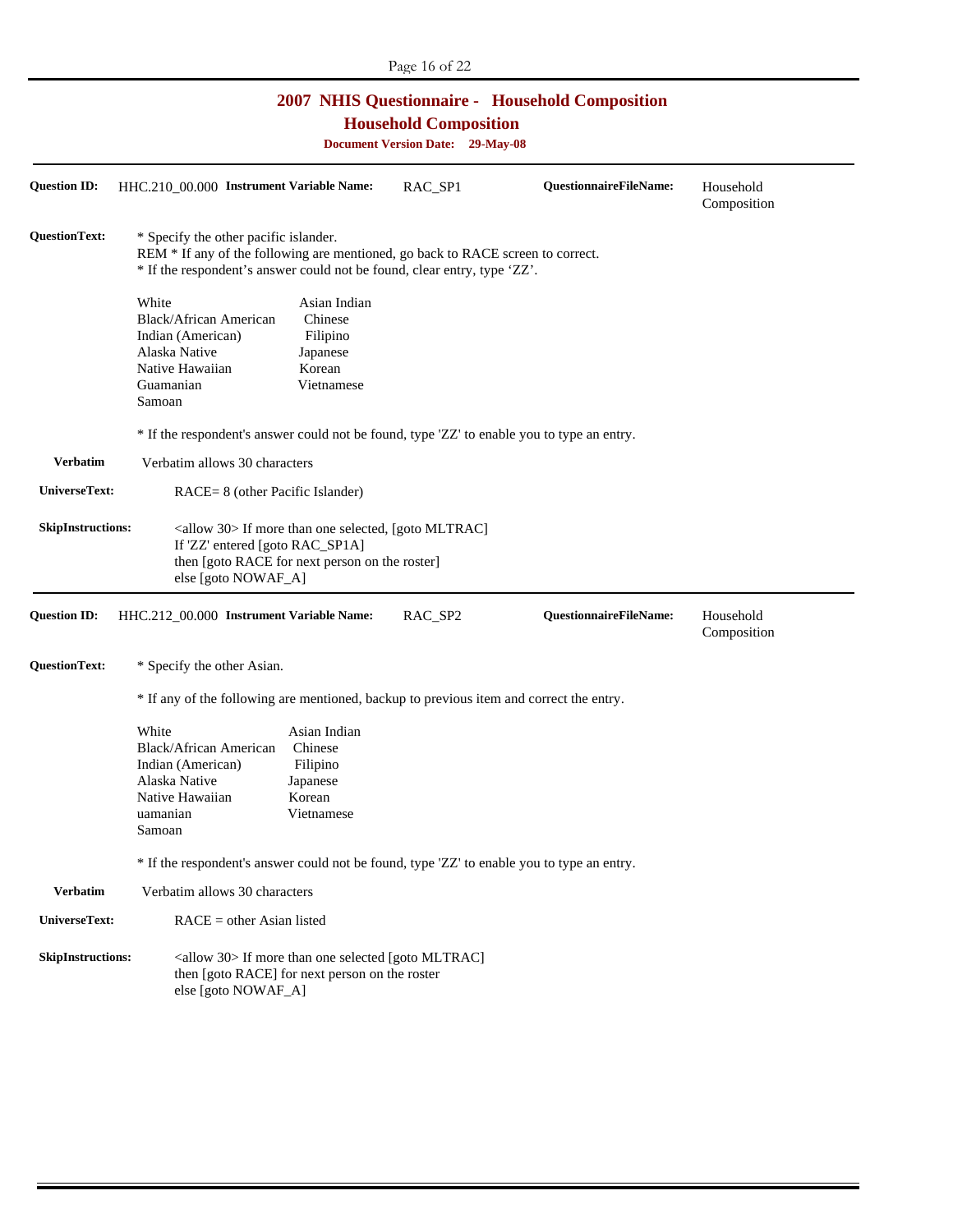| Page 17 of 22            |                                                                                                                                   |                                                                         |               |                                                                                                           |                          |
|--------------------------|-----------------------------------------------------------------------------------------------------------------------------------|-------------------------------------------------------------------------|---------------|-----------------------------------------------------------------------------------------------------------|--------------------------|
|                          | <b>2007 NHIS Questionnaire - Household Composition</b><br><b>Household Composition</b><br><b>Document Version Date: 29-May-08</b> |                                                                         |               |                                                                                                           |                          |
| <b>Question ID:</b>      | HHC.214_00.000 Instrument Variable Name:                                                                                          |                                                                         | RAC_SP3       | QuestionnaireFileName:                                                                                    | Household<br>Composition |
| <b>QuestionText:</b>     | * Specify the other race.                                                                                                         |                                                                         |               |                                                                                                           |                          |
|                          | * If any of the following are mentioned, backup to previous item and correct the entry.                                           |                                                                         |               |                                                                                                           |                          |
|                          | White<br>Black/African American<br>Indian (American)<br>Alaska Native<br>Native Hawaiian<br>Guamanian<br>Samoan                   | Asian Indian<br>Chinese<br>Filipino<br>Japanese<br>Korean<br>Vietnamese |               |                                                                                                           |                          |
|                          | * If the respondent's answer could not be found, type 'ZZ' to enable you to type an entry.                                        |                                                                         |               |                                                                                                           |                          |
| <b>Verbatim</b>          | Verbatim allows 30 characters                                                                                                     |                                                                         |               |                                                                                                           |                          |
| UniverseText:            | RACE answered some other race.                                                                                                    |                                                                         |               |                                                                                                           |                          |
| <b>SkipInstructions:</b> | Else [goto NOWAF_A ]                                                                                                              |                                                                         |               | <30 chars long> If more than one selected [goto MLTRAC] then [goto RACE] for next person on the roster    |                          |
| <b>Question ID:</b>      | HHC.220_00.000 Instrument Variable Name:                                                                                          |                                                                         | <b>MLTRAC</b> | QuestionnaireFileName:                                                                                    | Household<br>Composition |
| <b>QuestionText:</b>     |                                                                                                                                   |                                                                         |               | Which one of these groups, that is [Read Groups] would you say BEST represents [fill: your/ALIAS's] race? |                          |
| 01                       | White                                                                                                                             |                                                                         |               |                                                                                                           |                          |
| 02                       | Black/African American                                                                                                            |                                                                         |               |                                                                                                           |                          |
| 03                       | Indian (American)                                                                                                                 |                                                                         |               |                                                                                                           |                          |
| 04                       | Alaska Native                                                                                                                     |                                                                         |               |                                                                                                           |                          |
| 05                       | Native Hawaiian                                                                                                                   |                                                                         |               |                                                                                                           |                          |
| 06                       | Guamanian                                                                                                                         |                                                                         |               |                                                                                                           |                          |
| 07                       | Samoan                                                                                                                            |                                                                         |               |                                                                                                           |                          |
| 08                       | Other Pacific Islander                                                                                                            |                                                                         |               |                                                                                                           |                          |
| 09                       | Asian Indian                                                                                                                      |                                                                         |               |                                                                                                           |                          |
| 10                       | Chinese                                                                                                                           |                                                                         |               |                                                                                                           |                          |
| 11                       | Filipino                                                                                                                          |                                                                         |               |                                                                                                           |                          |
| 12                       | Japanese                                                                                                                          |                                                                         |               |                                                                                                           |                          |
| 13                       | Korean                                                                                                                            |                                                                         |               |                                                                                                           |                          |
| 14                       | Vietnamese                                                                                                                        |                                                                         |               |                                                                                                           |                          |
| 15                       | Other Asian                                                                                                                       |                                                                         |               |                                                                                                           |                          |
| 16                       | Other Race                                                                                                                        |                                                                         |               |                                                                                                           |                          |
| 97                       | Refused                                                                                                                           |                                                                         |               |                                                                                                           |                          |
| 99                       | Don't know                                                                                                                        |                                                                         |               |                                                                                                           |                          |
| UniverseText:            | More than on race entered                                                                                                         |                                                                         |               |                                                                                                           |                          |
| <b>SkipInstructions:</b> | $<1-16$ , R, D> [goto NOWAF_A]<br>else, [goto ERR_MLTRAC]                                                                         |                                                                         |               |                                                                                                           |                          |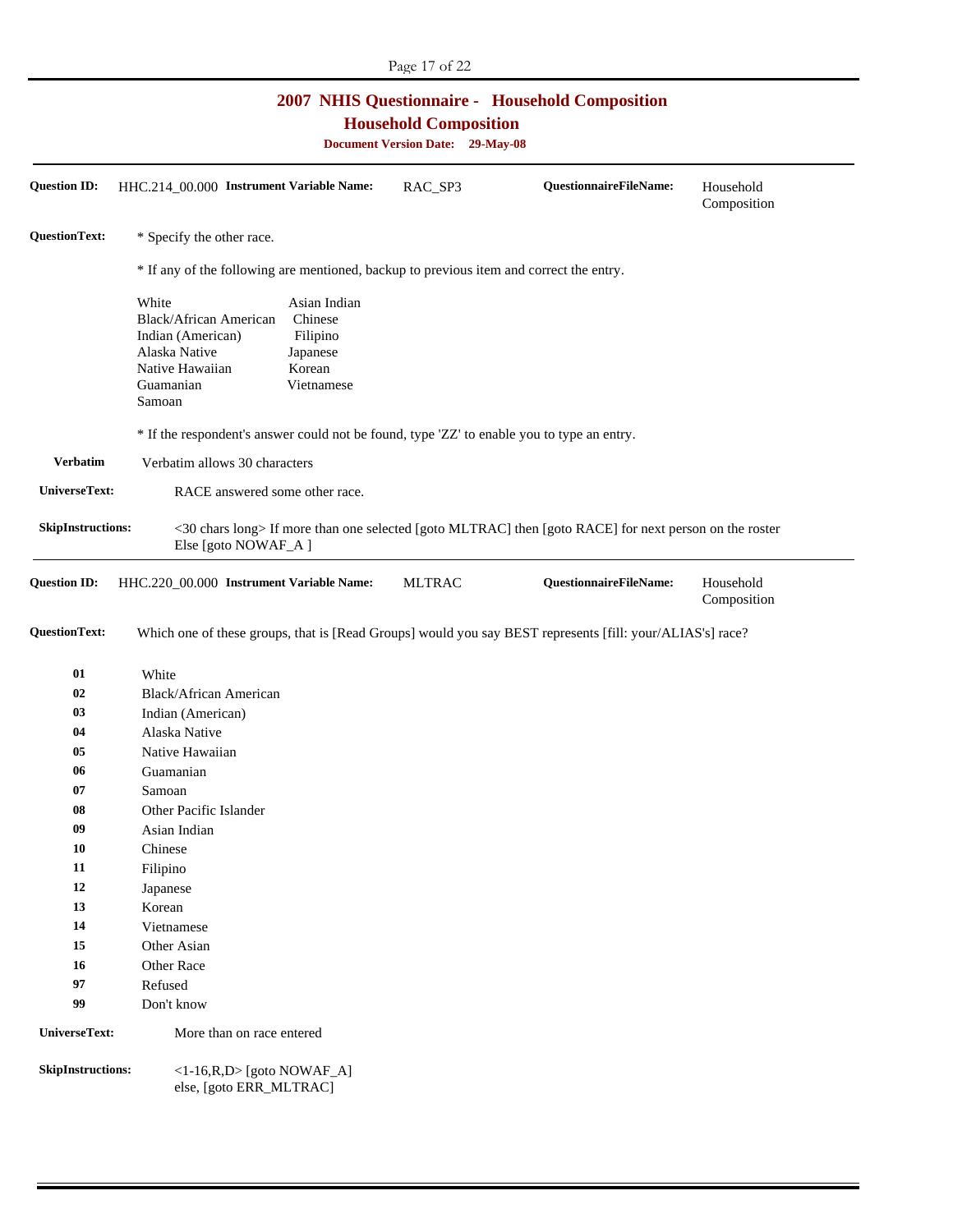|                                                                                                                                   |                                                                                                                                                                                                                    | Page 18 of 22 |                        |                          |  |  |
|-----------------------------------------------------------------------------------------------------------------------------------|--------------------------------------------------------------------------------------------------------------------------------------------------------------------------------------------------------------------|---------------|------------------------|--------------------------|--|--|
| <b>2007 NHIS Questionnaire - Household Composition</b><br><b>Household Composition</b><br><b>Document Version Date: 29-May-08</b> |                                                                                                                                                                                                                    |               |                        |                          |  |  |
| <b>Question ID:</b>                                                                                                               | HHC.230_01.000 Instrument Variable Name:                                                                                                                                                                           | NOWAF_A       | QuestionnaireFileName: | Household<br>Composition |  |  |
| <b>QuestionText:</b>                                                                                                              | [fill: Is anyone in the household/Are you/Is ALIAS] now on full-time active duty with the Armed Forces?                                                                                                            |               |                        |                          |  |  |
|                                                                                                                                   | [display eligible persons]                                                                                                                                                                                         |               |                        |                          |  |  |
| 1                                                                                                                                 | Yes                                                                                                                                                                                                                |               |                        |                          |  |  |
| 2                                                                                                                                 | N <sub>o</sub>                                                                                                                                                                                                     |               |                        |                          |  |  |
| 7                                                                                                                                 | Refused                                                                                                                                                                                                            |               |                        |                          |  |  |
| 9                                                                                                                                 | Don't know                                                                                                                                                                                                         |               |                        |                          |  |  |
| <b>UniverseText:</b>                                                                                                              | If household contains 1 or more persons 18-64 years old                                                                                                                                                            |               |                        |                          |  |  |
| <b>SkipInstructions:</b>                                                                                                          | If no person eq $(18-64)$ years of age [goto EXIT]<br>$\langle 2,R,D \rangle$ if POS2 or POS3 ne 0, [goto ADC]<br>else [goto HHREF_A]<br>if NOWAF_A eq <1> and ADULTCNT eq <1> [goto EXIT]<br>else [goto NOWAF2_B] |               |                        |                          |  |  |
| <b>Question ID:</b>                                                                                                               | HHC.230_03.000 Instrument Variable Name:                                                                                                                                                                           | NOWAF2_B      | QuestionnaireFileName: | Household<br>Composition |  |  |
| <b>QuestionText:</b>                                                                                                              | Who is this? (Anyone else)                                                                                                                                                                                         |               |                        |                          |  |  |
|                                                                                                                                   | * Enter line numbers as appropriate.                                                                                                                                                                               |               |                        |                          |  |  |
|                                                                                                                                   | * Enter all that apply, separate with commas.                                                                                                                                                                      |               |                        |                          |  |  |
| 1                                                                                                                                 | <b>Armed Forces</b>                                                                                                                                                                                                |               |                        |                          |  |  |
| 2                                                                                                                                 | <b>Not Armed Forces</b>                                                                                                                                                                                            |               |                        |                          |  |  |
| 7                                                                                                                                 | Refused                                                                                                                                                                                                            |               |                        |                          |  |  |
| UniverseText:                                                                                                                     | At least 1 person in the AF $\&$ more than 1 person eligible to be in the AF                                                                                                                                       |               |                        |                          |  |  |
| <b>SkipInstructions:</b>                                                                                                          | $\langle$ 1-25> if all PX have HHSTAT = D or HHSTAT3 = A [goto EXIT]<br>elseif POS2 and POS3 ne 0 [goto ADC]<br>else [goto HHREF_A]<br>Invalid person # selected [goto ERR_NOWAF2_B]                               |               |                        |                          |  |  |
| <b>Question ID:</b>                                                                                                               | HHC.240_00.000 Instrument Variable Name:                                                                                                                                                                           | <b>EXIT</b>   | QuestionnaireFileName: | Household<br>Composition |  |  |
| QuestionText:                                                                                                                     | Not every household in our survey is asked all questions. I have all the information about your household that I need at<br>this time. Thank you for your assistance.                                              |               |                        |                          |  |  |
|                                                                                                                                   | * Enter (1) to proceed.                                                                                                                                                                                            |               |                        |                          |  |  |
| $\mathbf{1}$                                                                                                                      | Proceed                                                                                                                                                                                                            |               |                        |                          |  |  |
| UniverseText:                                                                                                                     | All persons are in the Armed Forces or everybody is either deleted or in the AF or All non-Armed Forces persons<br>are not Black or Hispanic and not marked for an interview                                       |               |                        |                          |  |  |
| <b>SkipInstructions:</b>                                                                                                          | $\langle$ 1> [goto VISITCNT]                                                                                                                                                                                       |               |                        |                          |  |  |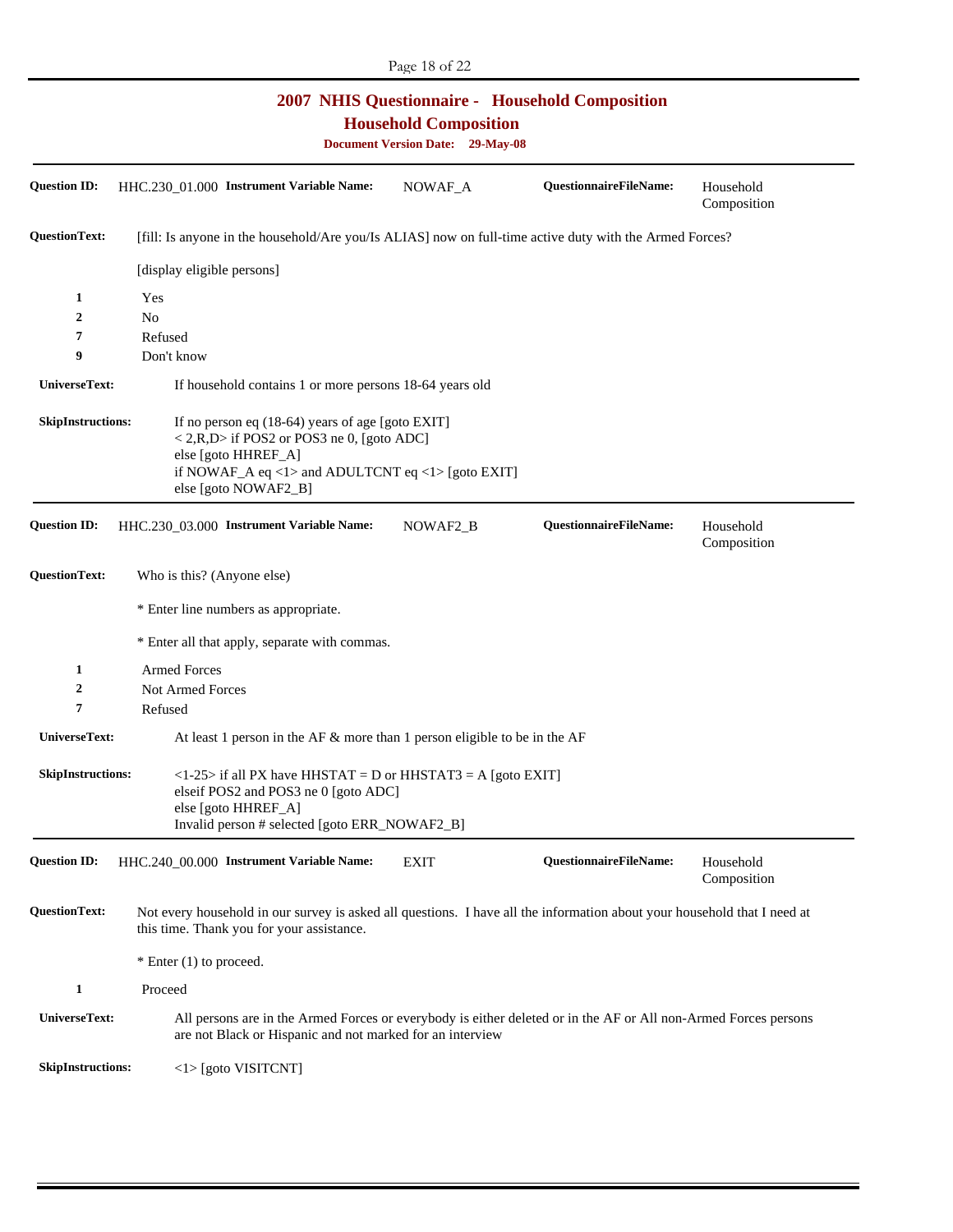| <b>2007 NHIS Questionnaire - Household Composition</b><br><b>Household Composition</b><br><b>Document Version Date: 29-May-08</b>                                                         |                                                                |                |                               |                          |  |
|-------------------------------------------------------------------------------------------------------------------------------------------------------------------------------------------|----------------------------------------------------------------|----------------|-------------------------------|--------------------------|--|
| <b>Question ID:</b>                                                                                                                                                                       | HHC.250 01.000 Instrument Variable Name:                       | HHREF_A        | <b>QuestionnaireFileName:</b> | Household<br>Composition |  |
| <b>OuestionText:</b><br>* [fill: You have/ALIAS has] has been selected as the household reference person. Is this household member an<br>appropriate choice? Preferably a civilian adult? |                                                                |                |                               |                          |  |
|                                                                                                                                                                                           | [Display all non-deleted household members ge 14 years of age] |                |                               |                          |  |
|                                                                                                                                                                                           | * Press shift F1 to see full roster information.               |                |                               |                          |  |
| 1<br>$\overline{2}$                                                                                                                                                                       | Yes<br>N <sub>0</sub>                                          |                |                               |                          |  |
| UniverseText:                                                                                                                                                                             | If more than one non-deleted person in the HH                  |                |                               |                          |  |
| <b>SkipInstructions:</b>                                                                                                                                                                  | $<$ 1> [goto RPREL]<br>$<$ 2> [goto HHREF_B]                   |                |                               |                          |  |
| <b>Question ID:</b>                                                                                                                                                                       | HHC.250_02.000 Instrument Variable Name:                       | <b>HHREF B</b> | <b>QuestionnaireFileName:</b> | Household<br>Composition |  |
| <b>QuestionText:</b>                                                                                                                                                                      | * Select another household member for the reference person.    |                |                               |                          |  |
|                                                                                                                                                                                           | * Enter the line number of the Household Reference person.     |                |                               |                          |  |
| $01 - 25$                                                                                                                                                                                 | Person number                                                  |                |                               |                          |  |
| UniverseText:                                                                                                                                                                             | Selecting another Reference person                             |                |                               |                          |  |
| <b>SkipInstructions:</b>                                                                                                                                                                  | $<$ 1-25 $>$ GOTO RPREL                                        |                |                               |                          |  |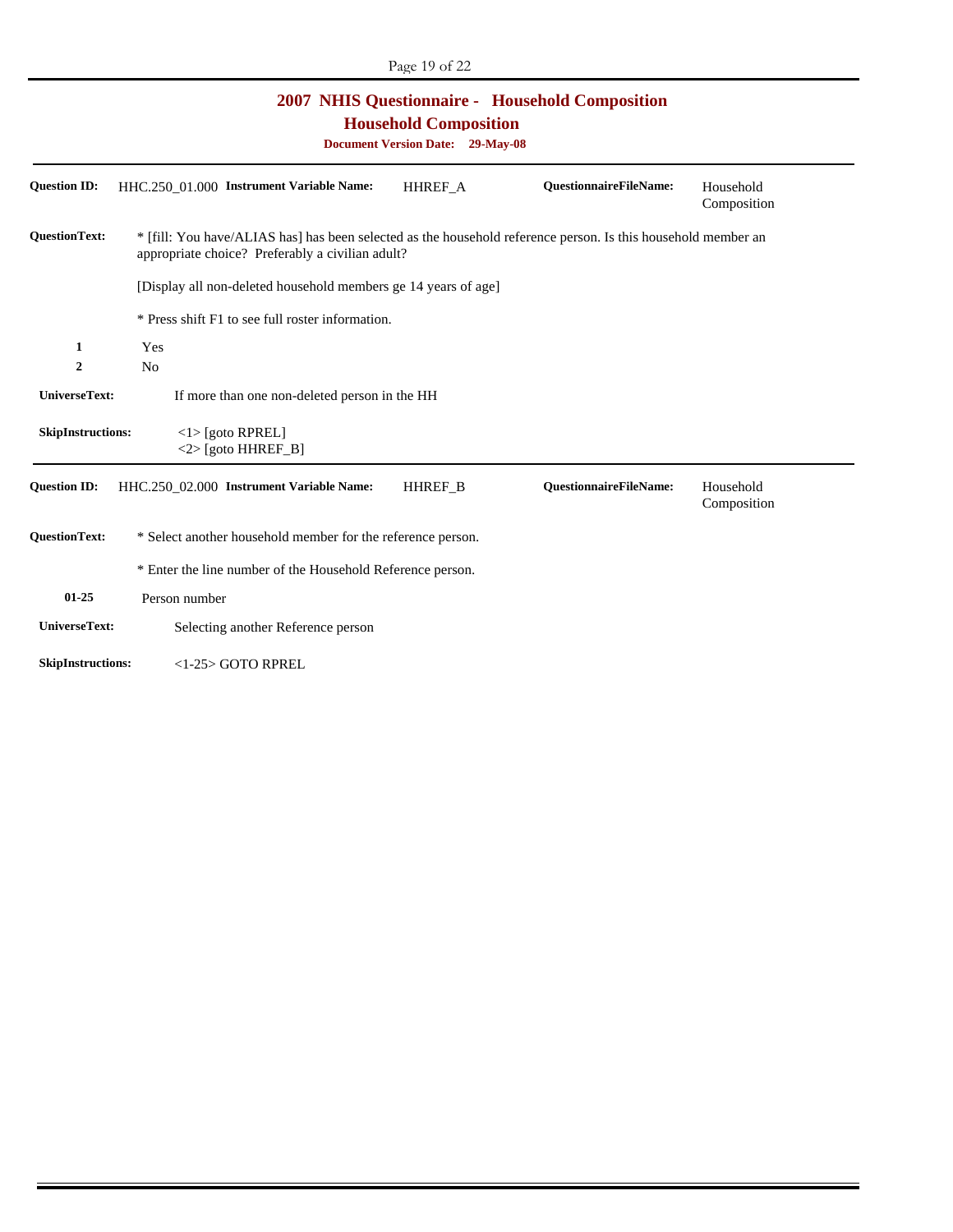## **2007 NHIS Questionnaire - Household Composition**

**Household Composition** 

**Document Version Date: 29-May-08** 

| <b>Question ID:</b>      | HHC.260 00.000 Instrument Variable Name:                                                                                                                                                                                                                                                                                                                                                                                                                                                                                                | <b>RPREL</b> | <b>QuestionnaireFileName:</b> | Household<br>Composition |
|--------------------------|-----------------------------------------------------------------------------------------------------------------------------------------------------------------------------------------------------------------------------------------------------------------------------------------------------------------------------------------------------------------------------------------------------------------------------------------------------------------------------------------------------------------------------------------|--------------|-------------------------------|--------------------------|
| <b>QuestionText:</b>     | (book) H3.                                                                                                                                                                                                                                                                                                                                                                                                                                                                                                                              |              |                               |                          |
|                          | What is [fill1: your/ALIAS's] relationship to [fill2: Reference Person's name/you]                                                                                                                                                                                                                                                                                                                                                                                                                                                      |              |                               |                          |
| 01                       | Household reference person                                                                                                                                                                                                                                                                                                                                                                                                                                                                                                              |              |                               |                          |
| 02                       | Spouse (husband/wife)                                                                                                                                                                                                                                                                                                                                                                                                                                                                                                                   |              |                               |                          |
| 03                       | <b>Unmarried Partner</b>                                                                                                                                                                                                                                                                                                                                                                                                                                                                                                                |              |                               |                          |
| 04                       | Child (biological/adoptive/in-law/step/foster)                                                                                                                                                                                                                                                                                                                                                                                                                                                                                          |              |                               |                          |
| 05                       | Child of partner                                                                                                                                                                                                                                                                                                                                                                                                                                                                                                                        |              |                               |                          |
| 06                       | Grandchild                                                                                                                                                                                                                                                                                                                                                                                                                                                                                                                              |              |                               |                          |
| 07                       | Parent (biological/adoptive/in-law/step/foster)                                                                                                                                                                                                                                                                                                                                                                                                                                                                                         |              |                               |                          |
| 08                       | Brother/sister (biological/adoptive/in-law/step/foster)                                                                                                                                                                                                                                                                                                                                                                                                                                                                                 |              |                               |                          |
| 09                       | Grandparent (Grandmother/Grandfather)                                                                                                                                                                                                                                                                                                                                                                                                                                                                                                   |              |                               |                          |
| 10                       | Aunt/Uncle                                                                                                                                                                                                                                                                                                                                                                                                                                                                                                                              |              |                               |                          |
| 11                       | Niece/Nephew                                                                                                                                                                                                                                                                                                                                                                                                                                                                                                                            |              |                               |                          |
| 12                       | Other relative                                                                                                                                                                                                                                                                                                                                                                                                                                                                                                                          |              |                               |                          |
| 13                       | Housemate/roommate                                                                                                                                                                                                                                                                                                                                                                                                                                                                                                                      |              |                               |                          |
| 14                       | Roomer/Boarder                                                                                                                                                                                                                                                                                                                                                                                                                                                                                                                          |              |                               |                          |
| 15                       | Other nonrelative                                                                                                                                                                                                                                                                                                                                                                                                                                                                                                                       |              |                               |                          |
| 16                       | Legal guardian                                                                                                                                                                                                                                                                                                                                                                                                                                                                                                                          |              |                               |                          |
| 17                       | Ward                                                                                                                                                                                                                                                                                                                                                                                                                                                                                                                                    |              |                               |                          |
| 97                       | Refused                                                                                                                                                                                                                                                                                                                                                                                                                                                                                                                                 |              |                               |                          |
| 99                       | Don't know                                                                                                                                                                                                                                                                                                                                                                                                                                                                                                                              |              |                               |                          |
| UniverseText:            | All where RPREL NE Reference Person                                                                                                                                                                                                                                                                                                                                                                                                                                                                                                     |              |                               |                          |
| <b>SkipInstructions:</b> | Loop through all non-deleted PX<br>$\langle 2, 3 \rangle$ if selected for more than one PX [goto ERR4_RPREL]<br>elseif AGE < 14 [goto ERR1_RPREL]<br>$\langle 4 \rangle$ [goto DEGREE1]<br>$\langle 5 \rangle$ if loop is completed and no PX has RPREL = 3 [goto ERR5_RPREL] endif<br><6> if AGEDIFF < 25 [goto ERR2_RPREL] endif<br><7> [goto DEGREE2]<br><8> [goto DEGREE3]<br>$\langle$ 9> if AGEDIFF $\langle$ 25 [goto ERR3_RPREL] endif<br>$<10-17$ , R, D $>$ end loop<br>if UNRELTAL > 1 [GOTO FAMNUM]<br>else [goto HHCHANGE] |              |                               |                          |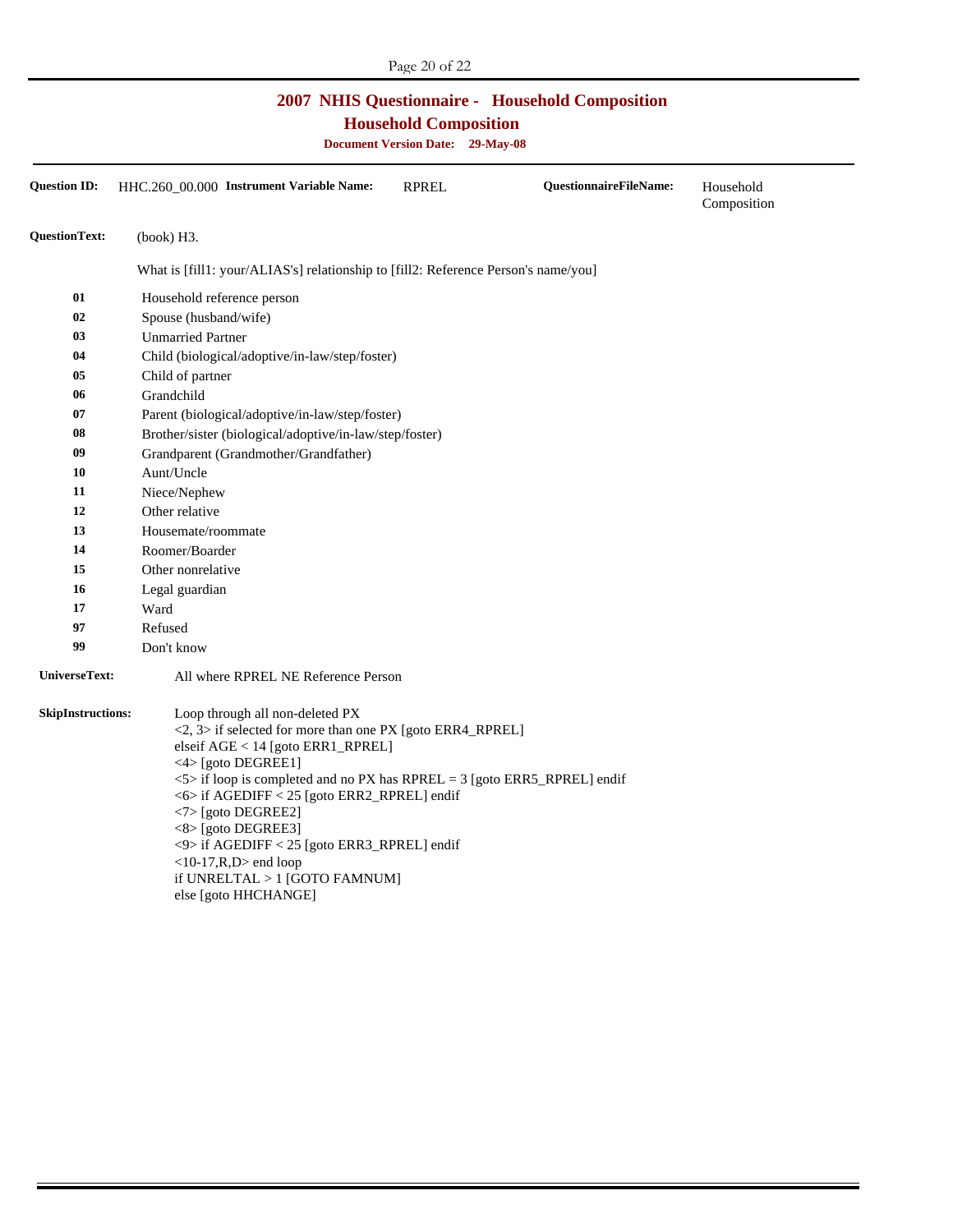| <b>2007 NHIS Questionnaire - Household Composition</b><br><b>Household Composition</b><br><b>Document Version Date: 29-May-08</b> |                                                                                                                                                                                                                                                                                                                                                                                                                                                                                                         |              |                        |                          |  |
|-----------------------------------------------------------------------------------------------------------------------------------|---------------------------------------------------------------------------------------------------------------------------------------------------------------------------------------------------------------------------------------------------------------------------------------------------------------------------------------------------------------------------------------------------------------------------------------------------------------------------------------------------------|--------------|------------------------|--------------------------|--|
| <b>Ouestion ID:</b>                                                                                                               | HHC.260 01.000 Instrument Variable Name:                                                                                                                                                                                                                                                                                                                                                                                                                                                                | <b>RPREL</b> | QuestionnaireFileName: | Household<br>Composition |  |
| <b>QuestionText:</b>                                                                                                              | (book) H3.                                                                                                                                                                                                                                                                                                                                                                                                                                                                                              |              |                        |                          |  |
|                                                                                                                                   | What is [fill1: your/ALIAS's] relationship to [fill2: Reference Person's name/you]                                                                                                                                                                                                                                                                                                                                                                                                                      |              |                        |                          |  |
| UniverseText:                                                                                                                     | All where RPREL NE Reference Person                                                                                                                                                                                                                                                                                                                                                                                                                                                                     |              |                        |                          |  |
| <b>SkipInstructions:</b>                                                                                                          | Loop through all non-deleted PX<br>$\langle 2, 3 \rangle$ if selected for more than one PX [goto ERR4_RPREL]<br>elseif AGE < 14 [goto ERR1_RPREL]<br><4> [goto DEGREE1]<br>$5$ if loop is completed and no PX has RPREL = 3 [goto ERR5_RPREL] endif<br><6> if AGEDIFF < 25 [goto ERR2_RPREL] endif<br>$\langle 7 \rangle$ [goto DEGREE2]<br><8> [goto DEGREE3]<br><9> if AGEDIFF < 25 [goto ERR3_RPREL] endif<br>$<$ 10-17, R, D $>$ end loop<br>if UNRELTAL $>1$ [GOTO FAMNUM]<br>else [goto HHCHANGE] |              |                        |                          |  |
| <b>Question ID:</b>                                                                                                               | HHC.270_00.000 Instrument Variable Name:                                                                                                                                                                                                                                                                                                                                                                                                                                                                | DEGREE1      | QuestionnaireFileName: | Household<br>Composition |  |
| QuestionText:                                                                                                                     | [fill1: Are you/Is ALIAS] [fill2: Reference Person's name's/your] biological (natural), adoptive, step, or foster [fill3:<br>son/daughter] or [fill4: son/daughter]-in-law?                                                                                                                                                                                                                                                                                                                             |              |                        |                          |  |
| 1                                                                                                                                 | Biological (natural) {son/daughter]                                                                                                                                                                                                                                                                                                                                                                                                                                                                     |              |                        |                          |  |
| 2                                                                                                                                 | Adoptive {son/daughter}                                                                                                                                                                                                                                                                                                                                                                                                                                                                                 |              |                        |                          |  |
| 3                                                                                                                                 | Step {son/daughter]                                                                                                                                                                                                                                                                                                                                                                                                                                                                                     |              |                        |                          |  |
| 4                                                                                                                                 | Foster {son/daughter}                                                                                                                                                                                                                                                                                                                                                                                                                                                                                   |              |                        |                          |  |
| 5                                                                                                                                 | {son/daughter]-in-law                                                                                                                                                                                                                                                                                                                                                                                                                                                                                   |              |                        |                          |  |
| 7                                                                                                                                 | Refused<br>Refused                                                                                                                                                                                                                                                                                                                                                                                                                                                                                      |              |                        |                          |  |
| 9                                                                                                                                 | Don't know                                                                                                                                                                                                                                                                                                                                                                                                                                                                                              |              |                        |                          |  |
| UniverseText:                                                                                                                     | $RPREL=(4) child$                                                                                                                                                                                                                                                                                                                                                                                                                                                                                       |              |                        |                          |  |
| <b>SkipInstructions:</b>                                                                                                          | <1> if AGEDIFF < 12 [goto ERR1_DEGREE1]<br>else [goto RPREL]<br>$<$ 2-5, R, D $>$ [goto RPREL]                                                                                                                                                                                                                                                                                                                                                                                                          |              |                        |                          |  |